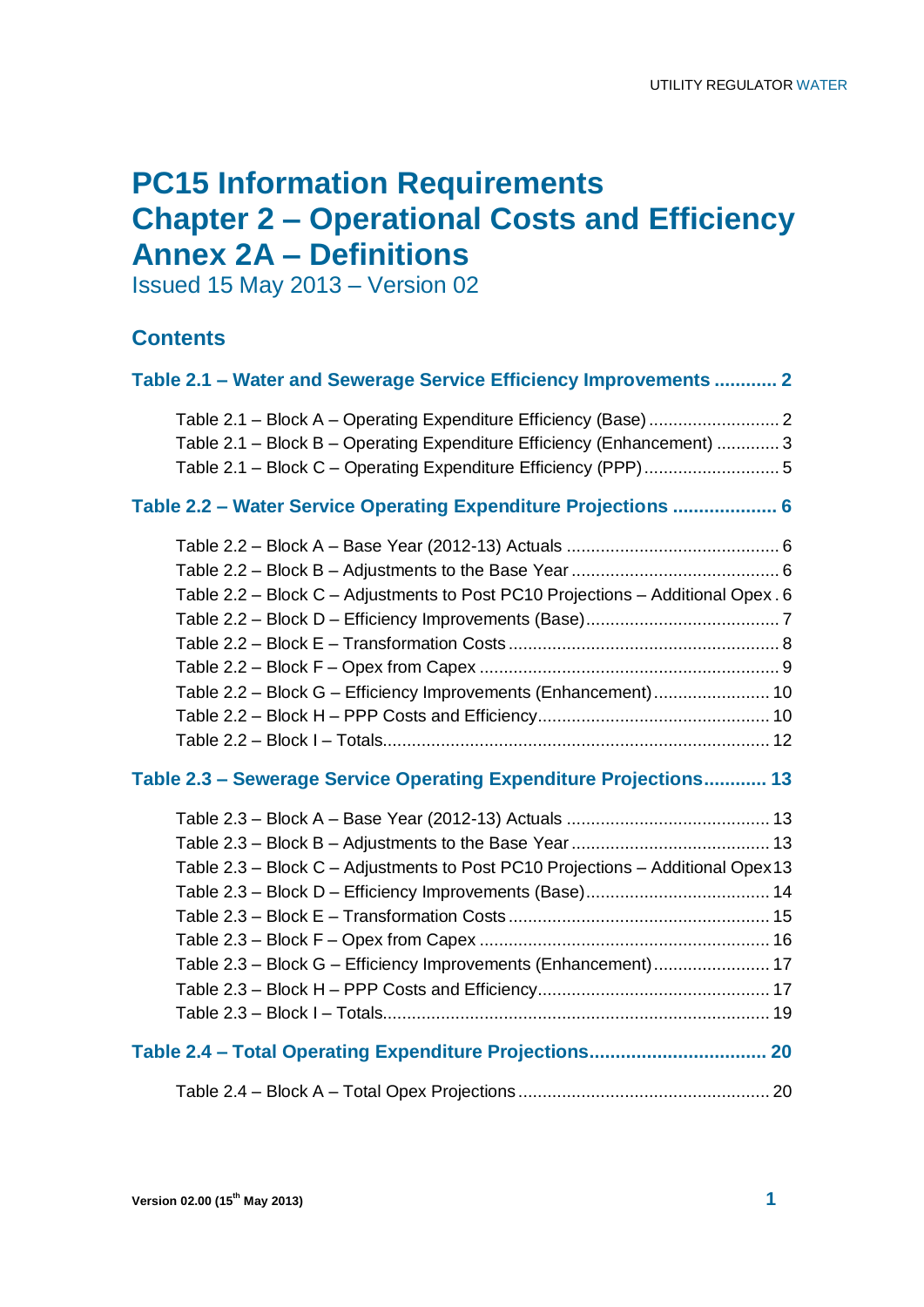# **Table 2.1 – Water and Sewerage Service Efficiency Improvements**

| Line 1                  | Assessment of relative efficiency                                                                                                                                                                                                                                                                                                                                                                                                                                                                                                                                                                                                                                                                                                                                          | Band | A to E |
|-------------------------|----------------------------------------------------------------------------------------------------------------------------------------------------------------------------------------------------------------------------------------------------------------------------------------------------------------------------------------------------------------------------------------------------------------------------------------------------------------------------------------------------------------------------------------------------------------------------------------------------------------------------------------------------------------------------------------------------------------------------------------------------------------------------|------|--------|
| <b>Definition</b>       | The company's assessment of its operating expenditure efficiency, relative<br>to other regulated water companies, in 2012-13, according to the following<br>banding scheme:<br>А:<br>If the company is assessed within 5% of the<br>benchmark company<br>If the company is assessed as being between 5<br>B:<br>and 15% from the benchmark company<br>C:<br>If the company is assessed as being between 15<br>and 25% from the benchmark company<br>D:<br>If the company is assessed as being between 25<br>and 35% from the benchmark company<br>E:<br>If the company is assessed as being between 35<br>and 45% from the benchmark company<br>This assessment is based on total operating expenditure and applies to<br>both base and enhancement operating expenditure. |      |        |
| <b>Processing rules</b> | Input field                                                                                                                                                                                                                                                                                                                                                                                                                                                                                                                                                                                                                                                                                                                                                                |      |        |

# **Table 2.1 – Block A – Operating Expenditure Efficiency (Base)**

| Line 2                  | Assessment of scope for catch-up (base) / assumed<br>profile year on year                                                                                                                                                                                                                  | % | 3dp |
|-------------------------|--------------------------------------------------------------------------------------------------------------------------------------------------------------------------------------------------------------------------------------------------------------------------------------------|---|-----|
| <b>Definition</b>       | Percentage reduction of the relative efficiency gap between the company<br>and leading companies that the company assesses can be achieved<br>between 2013-14 and 2020-21 and the company's assumption of the<br>annual profile for 2013-14 to 2020-21 inclusive to achieve this catch-up. |   |     |
| <b>Processing rules</b> | Input field.                                                                                                                                                                                                                                                                               |   |     |

| Line 3                  | Assumed minimum level of efficiency<br>improvements/assumed profile year on year (base)                                                                                                                                                                                       | % | 3dp |
|-------------------------|-------------------------------------------------------------------------------------------------------------------------------------------------------------------------------------------------------------------------------------------------------------------------------|---|-----|
| <b>Definition</b>       | Company's assessment of the minimum level of efficiency improvements,<br>year on year, that it is reasonable to assume in price setting for even the<br>most efficient (band A) companies, for base service operating expenditure.<br>This is equivalent to "frontier shift". |   |     |
| <b>Processing rules</b> | Input field                                                                                                                                                                                                                                                                   |   |     |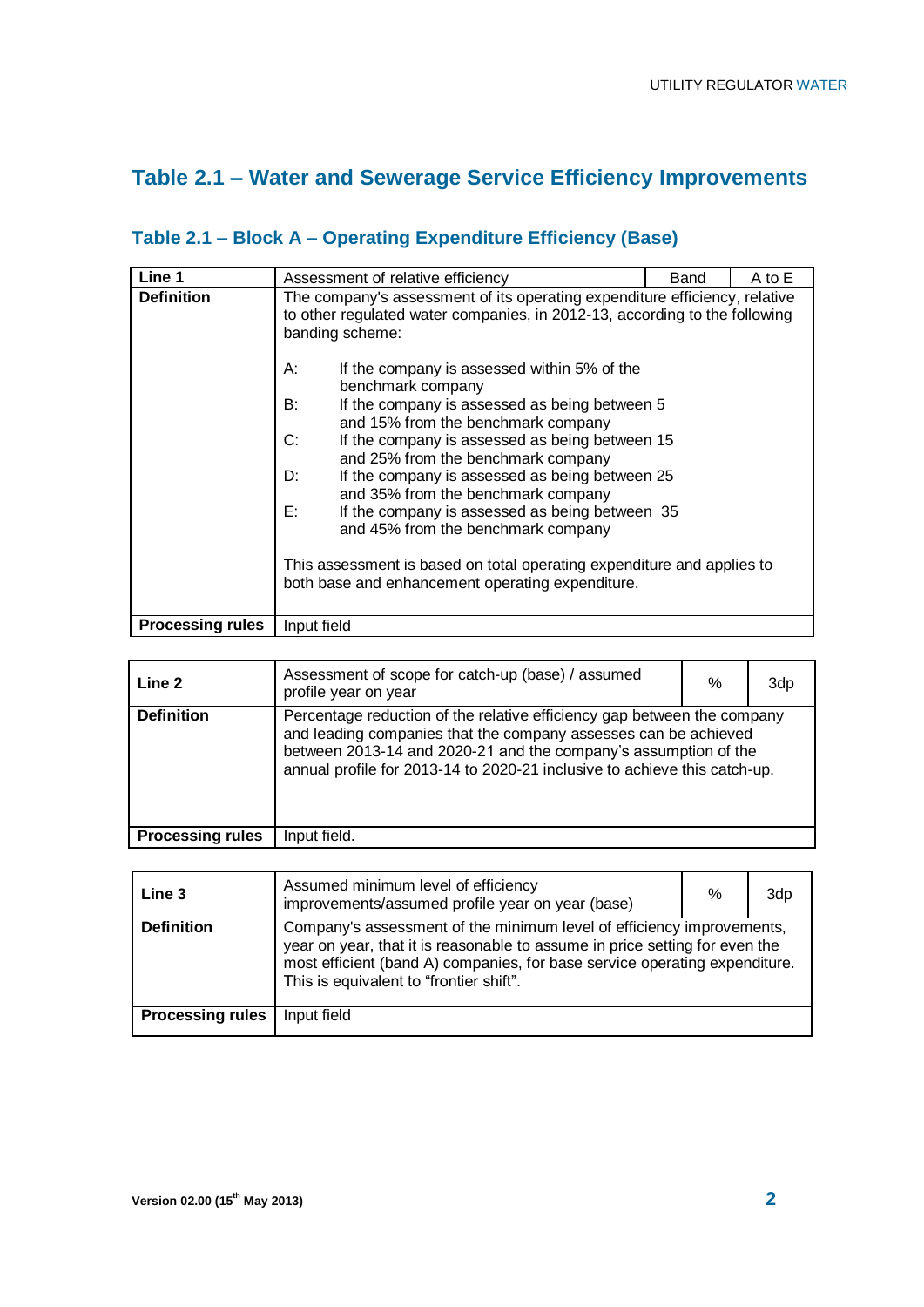| Line 4                  | Overall compounded assumed improvement profile<br>(base)                                                                                                                                                      | % | 3dp |
|-------------------------|---------------------------------------------------------------------------------------------------------------------------------------------------------------------------------------------------------------|---|-----|
| <b>Definition</b>       | The overall cumulative improvement in base operating efficiency resulting<br>from catch-up in relative efficiency plus minimum improvements achievable<br>by band A companies.                                |   |     |
| <b>Processing rules</b> | Calculated field:<br>Compounded sum of lines 2 and 3<br>For 2013-14 and following years:<br>(1-(1-Line 4 previous year/100) multiplied by (1-Line 2/100) multiplied<br>by (1 - Line 3/100)) multiplied by 100 |   |     |

# **Table 2.1 – Block B – Operating Expenditure Efficiency (Enhancement)**

| Line 5                  | Factor for the scope for enhancement catch up relative<br>to that for base opex                                                                                                                                                                                                                                  | nr | 3dp |  |
|-------------------------|------------------------------------------------------------------------------------------------------------------------------------------------------------------------------------------------------------------------------------------------------------------------------------------------------------------|----|-----|--|
| <b>Definition</b>       | Factor that should be applied to the scope for base opex catch-up to give<br>the scope for enhancement opex catch-up.<br>If a company believes that these are the same the factor should be entered<br>as 1.                                                                                                     |    |     |  |
|                         | If a company believes that the scope for enhancement opex catch-up is<br>greater than that for base opex this should be entered as a number >1. For<br>example if a company assesses the scope for base opex catch-up as 40%,<br>and the scope for enhancement opex catch-up as 50%, then the factor is<br>1.25. |    |     |  |
|                         | If a company believes that the scope for enhancement opex catch-up is less<br>than that for base opex this should be entered as a number <1. For example<br>if a company assesses the scope for base opex catch-up as 50%, and the<br>scope for enhancement opex catch-up as 40%, then the factor is 0.8.        |    |     |  |
| <b>Processing rules</b> | Input field                                                                                                                                                                                                                                                                                                      |    |     |  |

| Line 6                  | Assessment of scope for catch-up (enhancements) /<br>assumed profile year on year                                                                                                                                                                                                       |  | 3dp |
|-------------------------|-----------------------------------------------------------------------------------------------------------------------------------------------------------------------------------------------------------------------------------------------------------------------------------------|--|-----|
| <b>Definition</b>       | Percentage reduction of the relative efficiency gap between NI Water and<br>leading companies that the company assesses can be achieved between<br>2013-14 and 2020-21 and the company's assumption of the annual profile<br>for 2013-14 to 2020-21 inclusive to achieve this catch-up. |  |     |
| <b>Processing rules</b> | Calculated field: Column 1 Assessment for PC15. Factor for the scope for<br>enhancement catch-up relative to that for base opex, line 5 multiplied by<br>assessment of scope for catch-up base line 2.<br>Other cells are input fields.                                                 |  |     |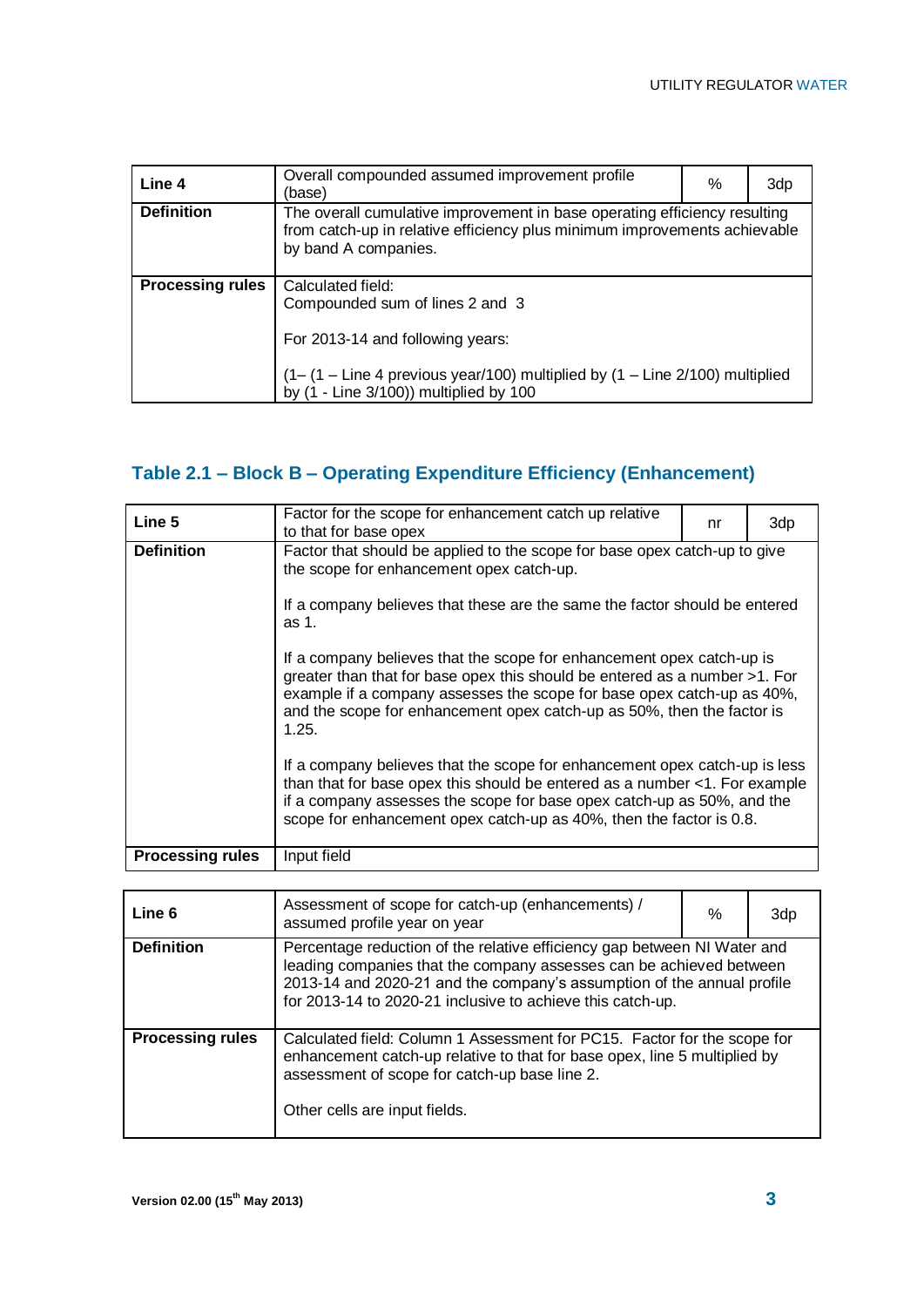| Line 7                  | Factor to assume for minimum level of efficiency<br>compared to base (enhancement)                                                                                                                                                                                                                                                                                              | nr | 3dp |  |
|-------------------------|---------------------------------------------------------------------------------------------------------------------------------------------------------------------------------------------------------------------------------------------------------------------------------------------------------------------------------------------------------------------------------|----|-----|--|
| <b>Definition</b>       | Factor that should be applied to the base opex minimum level of efficiency to<br>give the minimum level of efficiency for enhancement opex.                                                                                                                                                                                                                                     |    |     |  |
|                         | If a company believes that these are the same the factor should be entered<br>as 1.                                                                                                                                                                                                                                                                                             |    |     |  |
|                         | If a company believes that their share of the minimum level of efficiency for<br>enhancement opex catch-up is greater than that for base opex this should<br>be entered as a number >1. For example if a company assesses the scope<br>for minimum efficiency for base opex as 1% p.a. and the minimum efficiency<br>for enhancement opex as 1.5% p.a., then the factor is 1.5. |    |     |  |
|                         | If a company believes that the minimum level of efficiency for enhancement<br>opex catch-up is less than that for base opex this should be entered as a<br>number <1. For example if a company assesses the scope for minimum<br>efficiency for base opex as 1% p.a. and the scope for enhancement opex<br>catch-up as 0.75% p.a. then the factor is 0.75.                      |    |     |  |
| <b>Processing rules</b> | Input field                                                                                                                                                                                                                                                                                                                                                                     |    |     |  |

| Line 8                  | Assumed minimum level of efficiency improvements,<br>p.a. (enhancements)                                                                                                                                                                                                     | % | 3dp |
|-------------------------|------------------------------------------------------------------------------------------------------------------------------------------------------------------------------------------------------------------------------------------------------------------------------|---|-----|
| <b>Definition</b>       | Company's assessment of the minimum level of efficiency improvements,<br>year on year, that it is reasonable to assume in price setting for even the<br>most efficient (band A) companies, for enhancement operating expenditure.<br>This is equivalent to "frontier shift". |   |     |
| <b>Processing rules</b> | Assessment PC15 is a calculation: Calculated as (Factor for the minimum<br>level of efficiency relative to that for base opex line 7) times (Assessment of<br>minimum efficiency base line 3).<br>Other cells are input fields.                                              |   |     |

| Line 9                  | Overall compounded assumed improvement profile<br>(enhancements)                                                                                                                      | % | 3dp |
|-------------------------|---------------------------------------------------------------------------------------------------------------------------------------------------------------------------------------|---|-----|
| <b>Definition</b>       | The overall cumulative improvement in enhancement operating efficiency<br>resulting from catch-up in relative efficiency plus minimum improvements<br>achievable by band A companies. |   |     |
| <b>Processing rules</b> | Calculated field: Compounded sum of lines 6 and 8                                                                                                                                     |   |     |
|                         | 2013-14 and following years:                                                                                                                                                          |   |     |
|                         | $(1 - (1 - Line 9 previous year/100)$ multiplied by $(1 - Line 6/100)$ multiplied by $(1 - Line 8/100)$ ) multiplied by 100                                                           |   |     |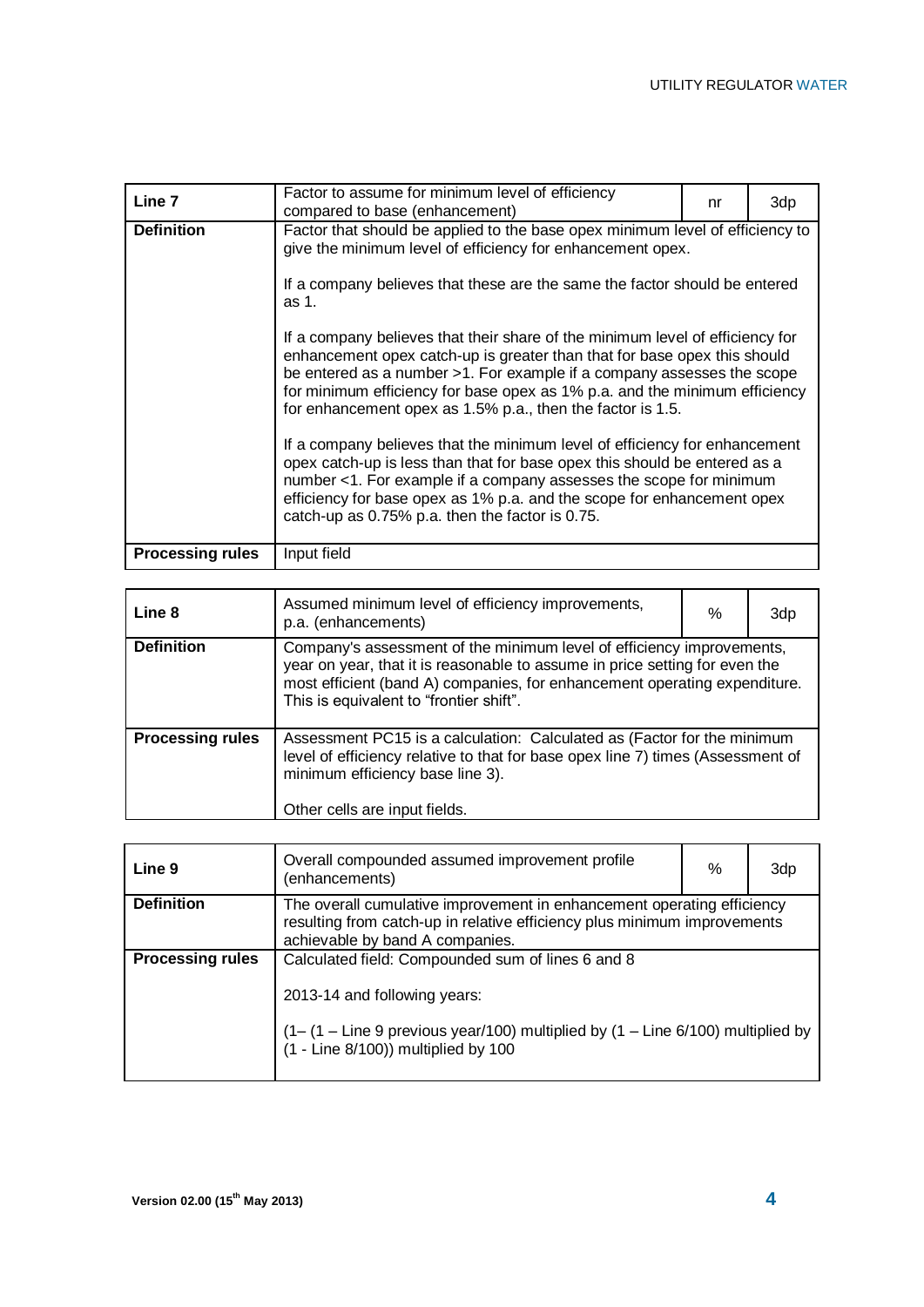| Table 2.1 – Block C – Operating Expenditure Efficiency (PPP) |  |  |
|--------------------------------------------------------------|--|--|
|                                                              |  |  |

| Line 10                 | Assumed improvement profile for PPP water opex p.a.                                  | $\%$ | 3dp |
|-------------------------|--------------------------------------------------------------------------------------|------|-----|
| <b>Definition</b>       | The company's assessment of the per annum improvement profile for PPP<br>water opex. |      |     |
| <b>Processing rules</b> | Input field                                                                          |      |     |

| Line 11                 | Overall compounded assumed improvement profile for<br>PPP water opex                          | % | 3dp |
|-------------------------|-----------------------------------------------------------------------------------------------|---|-----|
| <b>Definition</b>       | The cumulative improvement in PPP water opex efficiency.                                      |   |     |
| <b>Processing rules</b> | Calculated field:                                                                             |   |     |
|                         | 2013-14 and following years:                                                                  |   |     |
|                         | $(1 - (1 - Line 11 previous year/100)$ multiplied by $(1 - Line 10/100)$ multiplied<br>by 100 |   |     |

| Line 12                 | Assumed improvement profile for PPP sewerage opex<br>p.a.                               | % | 3dp |
|-------------------------|-----------------------------------------------------------------------------------------|---|-----|
| <b>Definition</b>       | The company's assessment of the per annum improvement profile for PPP<br>sewerage opex. |   |     |
| <b>Processing rules</b> | Input field                                                                             |   |     |

| Line 13                 | Overall compounded assumed improvement profile for<br>PPP sewerage opex                  | % | 3dp |
|-------------------------|------------------------------------------------------------------------------------------|---|-----|
| <b>Definition</b>       | The cumulative improvement in PPP sewerage opex efficiency.                              |   |     |
| <b>Processing rules</b> | Calculated field:                                                                        |   |     |
|                         | 2013-14 and following years:                                                             |   |     |
|                         | (1-(1 - Line 13 previous year/100) multiplied by (1 - Line 12/100)) multiplied<br>by 100 |   |     |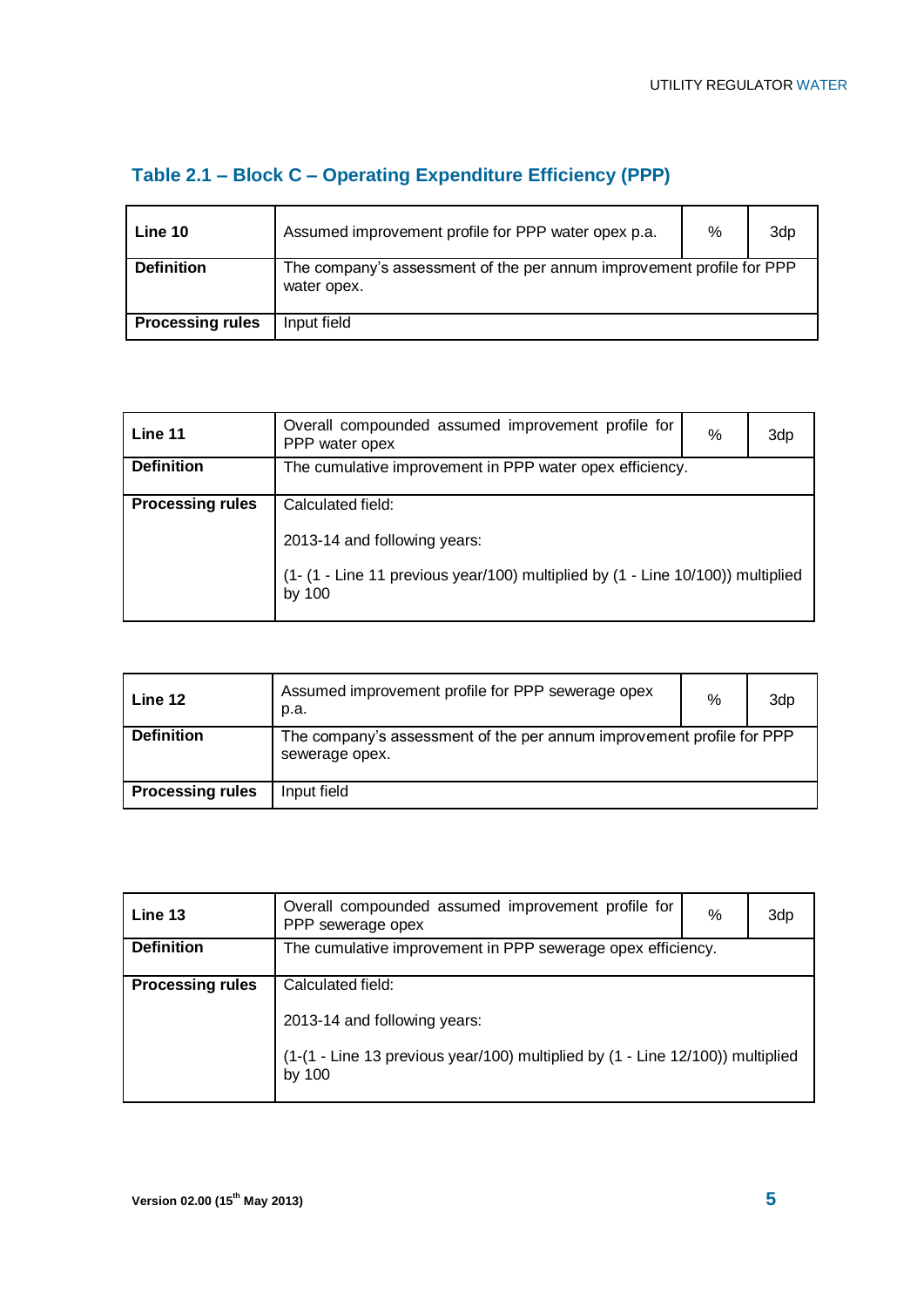## **Table 2.2 – Water Service Operating Expenditure Projections**

#### **Table 2.2 – Block A – Base Year (2012-13) Actuals**

All operational cost figures in Tables 2.2, 2.3 and 2.4 should be given in real terms at the 2012-13 price base.

| Line 1                  | Water operating expenditure in 2012-13                                                                   | £m | 3dp |
|-------------------------|----------------------------------------------------------------------------------------------------------|----|-----|
| <b>Definition</b>       | The company's actual total water service operating expenditure for the<br>regulated business in 2012-13. |    |     |
| <b>Processing rules</b> | Input field: Should align with AIR T21 L22 (less PPP expenditure)                                        |    |     |

#### **Table 2.2 – Block B – Adjustments to the Base Year**

| Line 2                  | Net adjustments to actuals | £m                                                                                                                                                                                                                                                                                                                                                                         | 3dp |
|-------------------------|----------------------------|----------------------------------------------------------------------------------------------------------------------------------------------------------------------------------------------------------------------------------------------------------------------------------------------------------------------------------------------------------------------------|-----|
| <b>Definition</b>       |                            | Company's assessment of the net adjustment to actual operating<br>expenditure that is needed to reflect normal ongoing expenditure for the<br>water service, for example a negative adjustment for a short term pension<br>holiday and a positive adjustment for restructuring provisions, etc. The<br>adjustment removes exceptional and atypical expenditure in 2012-13. |     |
| <b>Processing rules</b> | Input field                |                                                                                                                                                                                                                                                                                                                                                                            |     |

| Line 3                  | Adjusted base year                                                                                              | £m | 3dp |
|-------------------------|-----------------------------------------------------------------------------------------------------------------|----|-----|
| <b>Definition</b>       | Normal ongoing operating expenditure for 2012-13, after adjusting for<br>atypical and exceptional items         |    |     |
| <b>Processing rules</b> | Calculated field: Line 1 minus line 2<br>N.B. All subsequent years should have the same value as the base year. |    |     |

#### **Table 2.2 – Block C – Adjustments to Post PC10 Projections – Additional Opex**

| Line 4a, 4b, etc        | Additional opex                                                                                                                                                                                                                                                         | £m | 3d <sub>p</sub> |
|-------------------------|-------------------------------------------------------------------------------------------------------------------------------------------------------------------------------------------------------------------------------------------------------------------------|----|-----------------|
| <b>Definition</b>       | Company's assessment of adjustments to normal ongoing base service<br>provision operating expenditure to cater for changed situations (for example<br>a known future charge from Northern Ireland Environment Agency). Exclude<br>adjustments for improving efficiency. |    |                 |
| <b>Processing rules</b> | Input field                                                                                                                                                                                                                                                             |    |                 |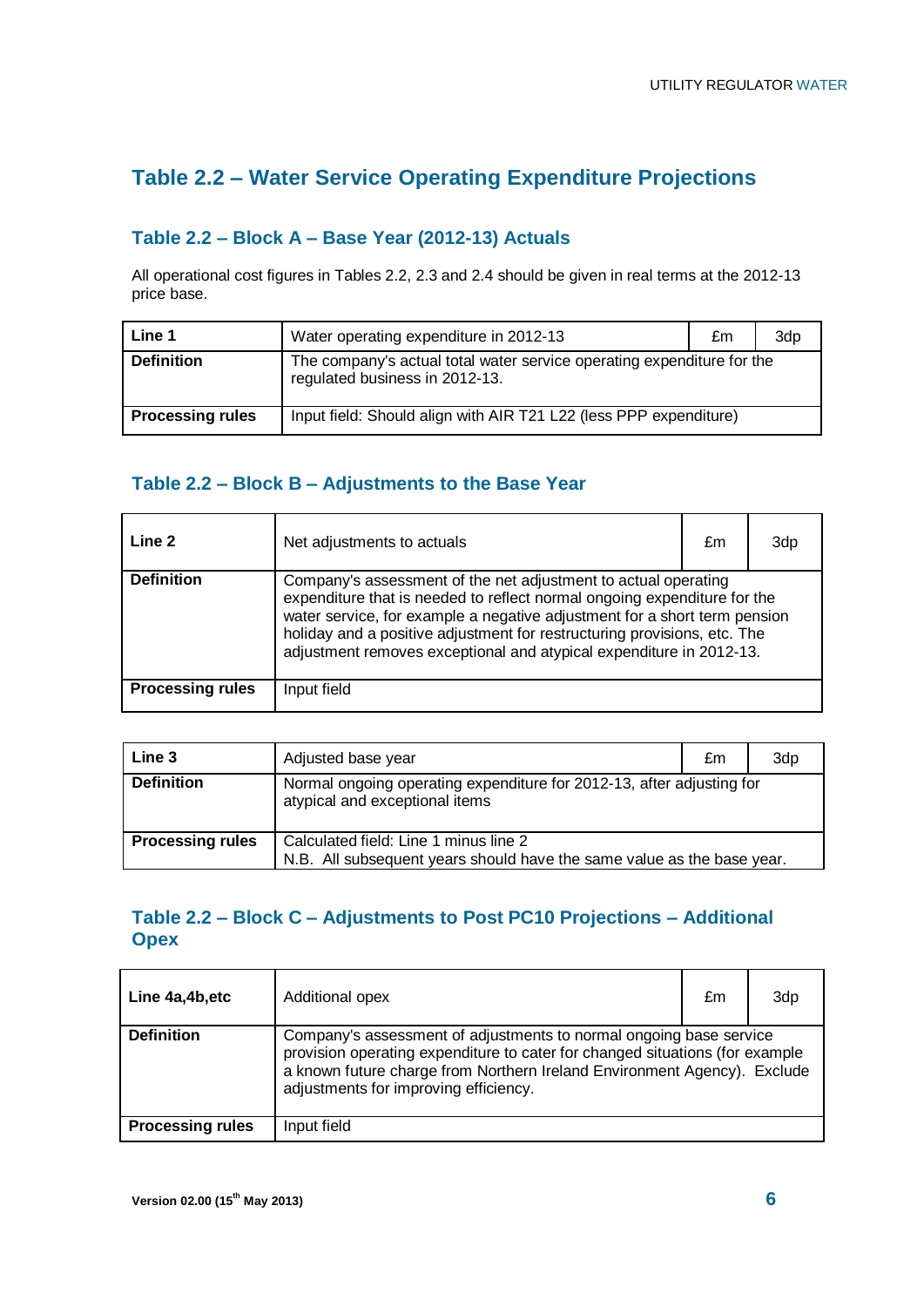| Line 5                  | Total base opex                                                                                                                                                                                    | £m | 3dp |
|-------------------------|----------------------------------------------------------------------------------------------------------------------------------------------------------------------------------------------------|----|-----|
| <b>Definition</b>       | Projected total base operating expenditure after adjustment for exceptional<br>and atypical items in the base year 2012-13 and for changes in<br>circumstances affecting base service expenditure. |    |     |
| <b>Processing rules</b> | Calculated field:<br>Line 3 plus (Line 4a to Line 4)                                                                                                                                               |    |     |

# **Table 2.2 – Block D – Efficiency Improvements (Base)**

| Line 6                  | Overall compounded efficiency profile (base)                                                                                             | % | 3dp |
|-------------------------|------------------------------------------------------------------------------------------------------------------------------------------|---|-----|
| <b>Definition</b>       | The overall cumulative improvement in base operating efficiency resulting<br>from catch-up in relative efficiency plus "frontier" shift. |   |     |
| <b>Processing rules</b> | Copied field:<br>Copied from Table 2.1, Line 4                                                                                           |   |     |

| Line 7                  | Base opex expenditure projection                                            | £m | 3dp |
|-------------------------|-----------------------------------------------------------------------------|----|-----|
| <b>Definition</b>       | Company's assessment of base opex after efficiency challenge.               |    |     |
| <b>Processing rules</b> | Calculated field:<br>Line 5 multiplied by (1 minus (Line 6 divided by 100)) |    |     |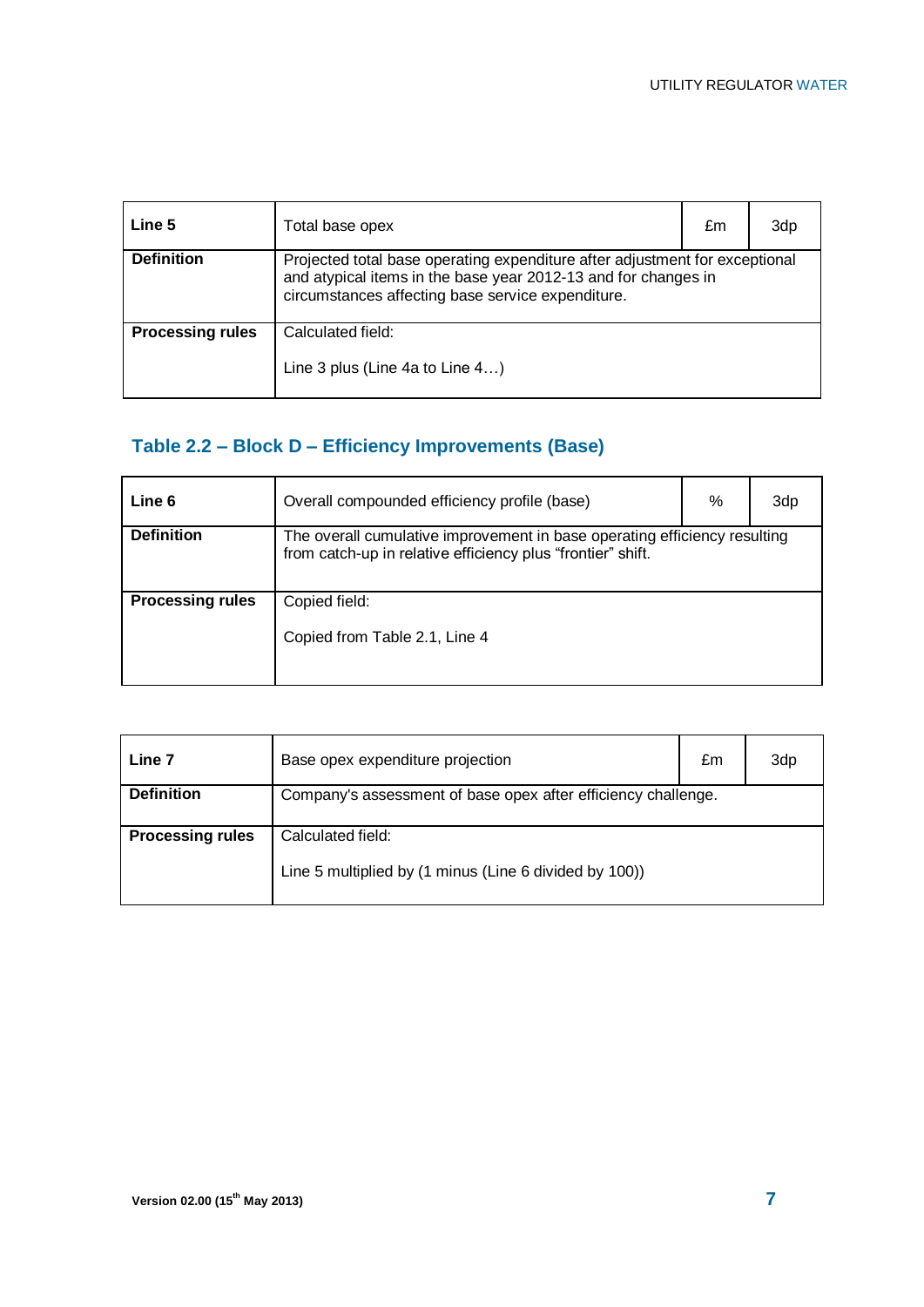#### **Table 2.2 – Block E – Transformation Costs**

| Line 8                  | Business improvement programme                                                                        | £m | 3dp |
|-------------------------|-------------------------------------------------------------------------------------------------------|----|-----|
| <b>Definition</b>       | Expenditure associated with efficiency schemes and other transformation /<br>reorganisation projects. |    |     |
| <b>Processing rules</b> | Input field                                                                                           |    |     |

| Line 9                  | Voluntary early retirement / voluntary severance                                                                                             | £m | 3d <sub>p</sub> |
|-------------------------|----------------------------------------------------------------------------------------------------------------------------------------------|----|-----------------|
| <b>Definition</b>       | Expenditure on staff costs associated with the reorganisation projects known<br>as voluntary early retirement / voluntary severance schemes. |    |                 |
| <b>Processing rules</b> | Input field                                                                                                                                  |    |                 |

| Line 9a                 | Net adjustments to actuals                                                                                                                                                                                                                                                                      | £m | 3dp |
|-------------------------|-------------------------------------------------------------------------------------------------------------------------------------------------------------------------------------------------------------------------------------------------------------------------------------------------|----|-----|
| <b>Definition</b>       | Company's assessment of the net adjustment to actual operating expenditure<br>that is needed to reflect normal ongoing expenditure for the water service, for<br>example a negative adjustment for a short term pension holiday and a<br>positive adjustment for restructuring provisions, etc. |    |     |
| <b>Processing rules</b> | Input field: Should only be completed for the base year.<br>Net adjustments in this line along with BIP and VER costs should equal the<br>Line 2 adjustments.                                                                                                                                   |    |     |

| Line 10                 | Total transformation costs                   | £m | 3dp |
|-------------------------|----------------------------------------------|----|-----|
| <b>Definition</b>       | The overall costs of transformation projects |    |     |
| <b>Processing rules</b> | Calculated field:                            |    |     |
|                         | Sum of Lines 8 and Line 9                    |    |     |
|                         | Sum of Lines 8, 9 and 9a for 2012-13         |    |     |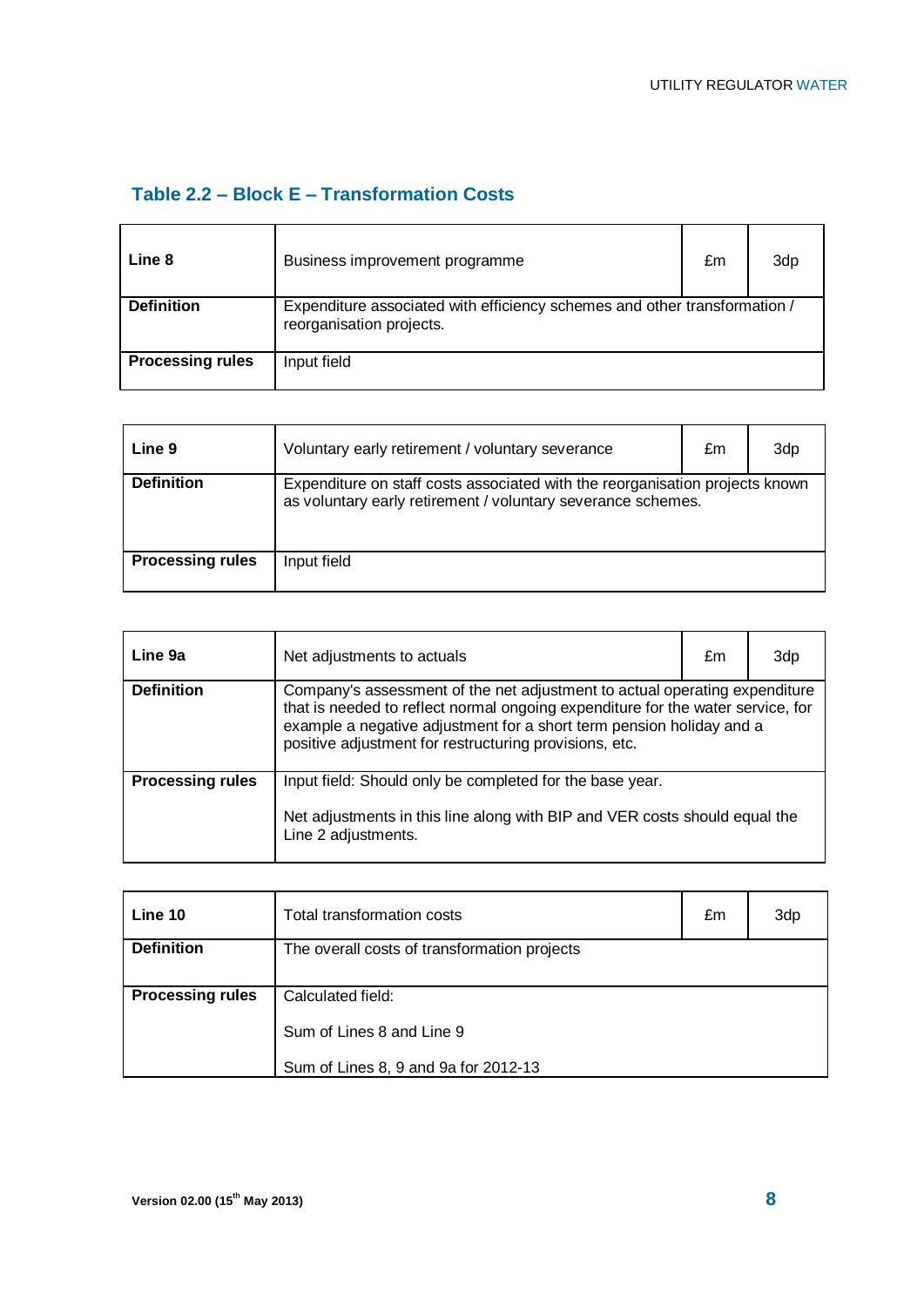# **Table 2.2 – Block F – Opex from Capex**

| Line 11                 | Quality enhancement opex - pre efficiency                                                                                                                                   | £m | 3dp |
|-------------------------|-----------------------------------------------------------------------------------------------------------------------------------------------------------------------------|----|-----|
| <b>Definition</b>       | Quality enhancement operating expenditure arising from the capital<br>programme. This includes drinking water quality, environmental<br>requirements and other obligations. |    |     |
| <b>Processing rules</b> | Input field                                                                                                                                                                 |    |     |

| Line 12                 | ESL customer service opex - pre efficiency                                             | £m | 3d <sub>p</sub> |
|-------------------------|----------------------------------------------------------------------------------------|----|-----------------|
| <b>Definition</b>       | Additional ESL operating expenditure associated with proposed service<br>enhancements. |    |                 |
| <b>Processing rules</b> | Input field                                                                            |    |                 |

| Line 13                 | Supply/demand balance opex - pre efficiency                                                                                                                                                                                                  | £m | 3dp |
|-------------------------|----------------------------------------------------------------------------------------------------------------------------------------------------------------------------------------------------------------------------------------------|----|-----|
| <b>Definition</b>       | The adjustments to operating expenditure due to growth related capital<br>expenditure, capital investment for new development and to accommodate<br>the potential impact of climate change, while maintaining existing levels of<br>service. |    |     |
| <b>Processing rules</b> | Input field                                                                                                                                                                                                                                  |    |     |

| Line 14                 | Security of supply opex – pre efficiency                                                                                                                                                                                     | £m | 3dp |
|-------------------------|------------------------------------------------------------------------------------------------------------------------------------------------------------------------------------------------------------------------------|----|-----|
| <b>Definition</b>       | The adjustments made to operating expenditure in due to capital investment<br>undertaken to achieve an enhanced service level that directly impacts on<br>supply/demand balance through improved security of water supplies. |    |     |
| <b>Processing rules</b> | Input field                                                                                                                                                                                                                  |    |     |

| Line 15                 | Total opex from capex - pre efficiency                                        | £m | 3dp |
|-------------------------|-------------------------------------------------------------------------------|----|-----|
| <b>Definition</b>       | The total opex resulting from capital expenditure throughout the PC15 period. |    |     |
| <b>Processing rules</b> | Calculated field:                                                             |    |     |
|                         | Sum of Lines 11, 12, 13 and 14                                                |    |     |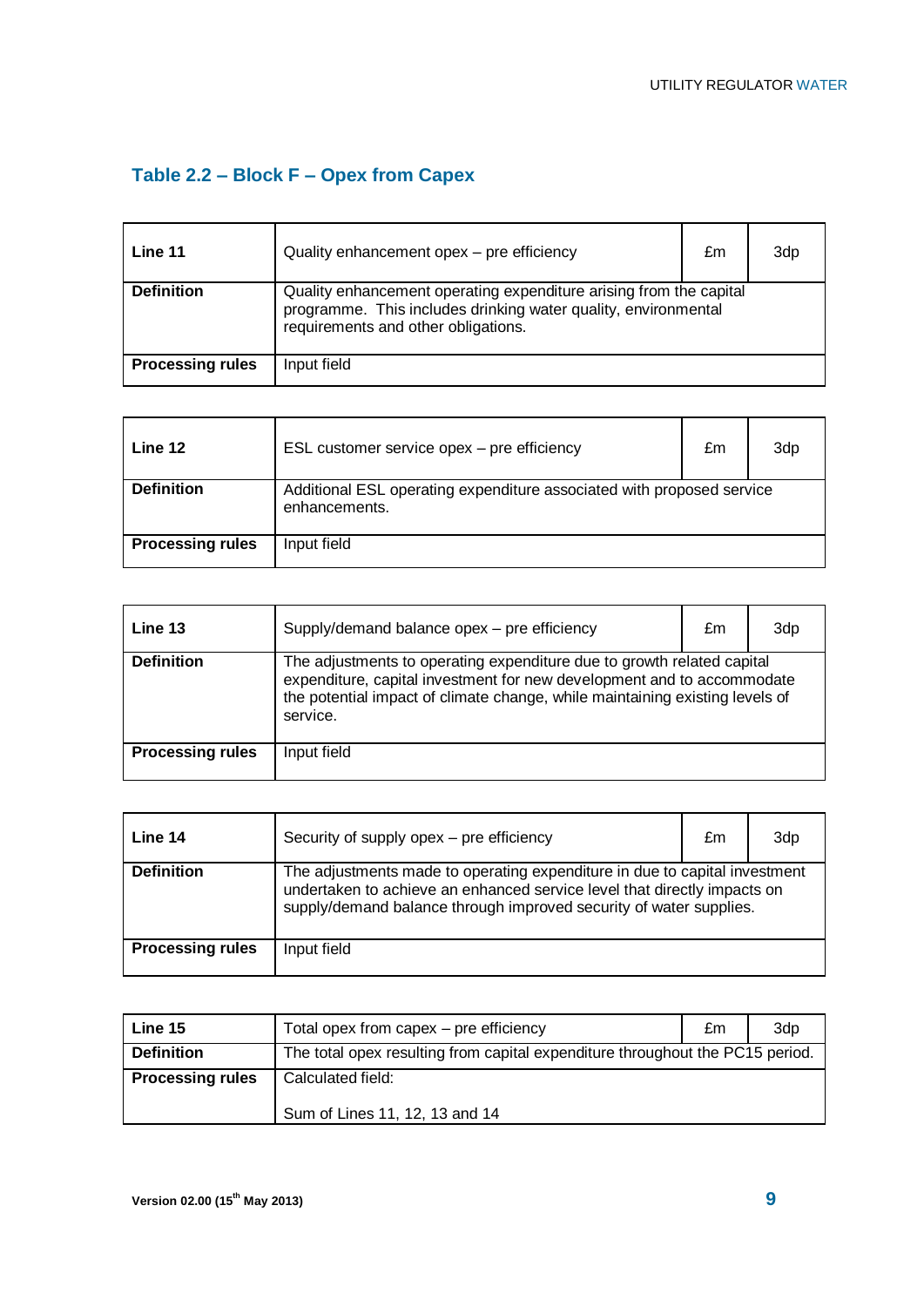## **Table 2.2 – Block G – Efficiency Improvements (Enhancement)**

| Line 16                 | Overall compounded assumed improvement profile<br>(enhancement)                                                                                                                       | % | 3dp |
|-------------------------|---------------------------------------------------------------------------------------------------------------------------------------------------------------------------------------|---|-----|
| <b>Definition</b>       | The overall cumulative improvement in enhancement operating efficiency<br>resulting from catch-up in relative efficiency plus minimum improvements<br>achievable by band A companies. |   |     |
| <b>Processing rules</b> | Copied field                                                                                                                                                                          |   |     |
|                         | Copied: Table 2.1, Line 9                                                                                                                                                             |   |     |

| Line 17                 | Total opex from capex - projection                                            | £m | 3dp |
|-------------------------|-------------------------------------------------------------------------------|----|-----|
| <b>Definition</b>       | The total opex from capex projection net of an efficiency challenge.          |    |     |
| <b>Processing rules</b> | Calculated field:<br>Line 15 multiplied by (1 minus (Line 16 divided by 100)) |    |     |

## **Table 2.2 – Block H – PPP Costs and Efficiency**

| Line 18                 | PPP opex (pre efficiency)                              | £m | 3dp |
|-------------------------|--------------------------------------------------------|----|-----|
| <b>Definition</b>       | The pre efficiency operating cost of PPP water assets. |    |     |
| <b>Processing rules</b> | Input field                                            |    |     |

| Line 19                 | PPP assumed efficiency improvement profile (water)                    | % | 3dp |
|-------------------------|-----------------------------------------------------------------------|---|-----|
| <b>Definition</b>       | The overall cumulative improvement in PPP water operating efficiency. |   |     |
| <b>Processing rules</b> | Copied field:<br>Copied: Table 2.1, Line 11                           |   |     |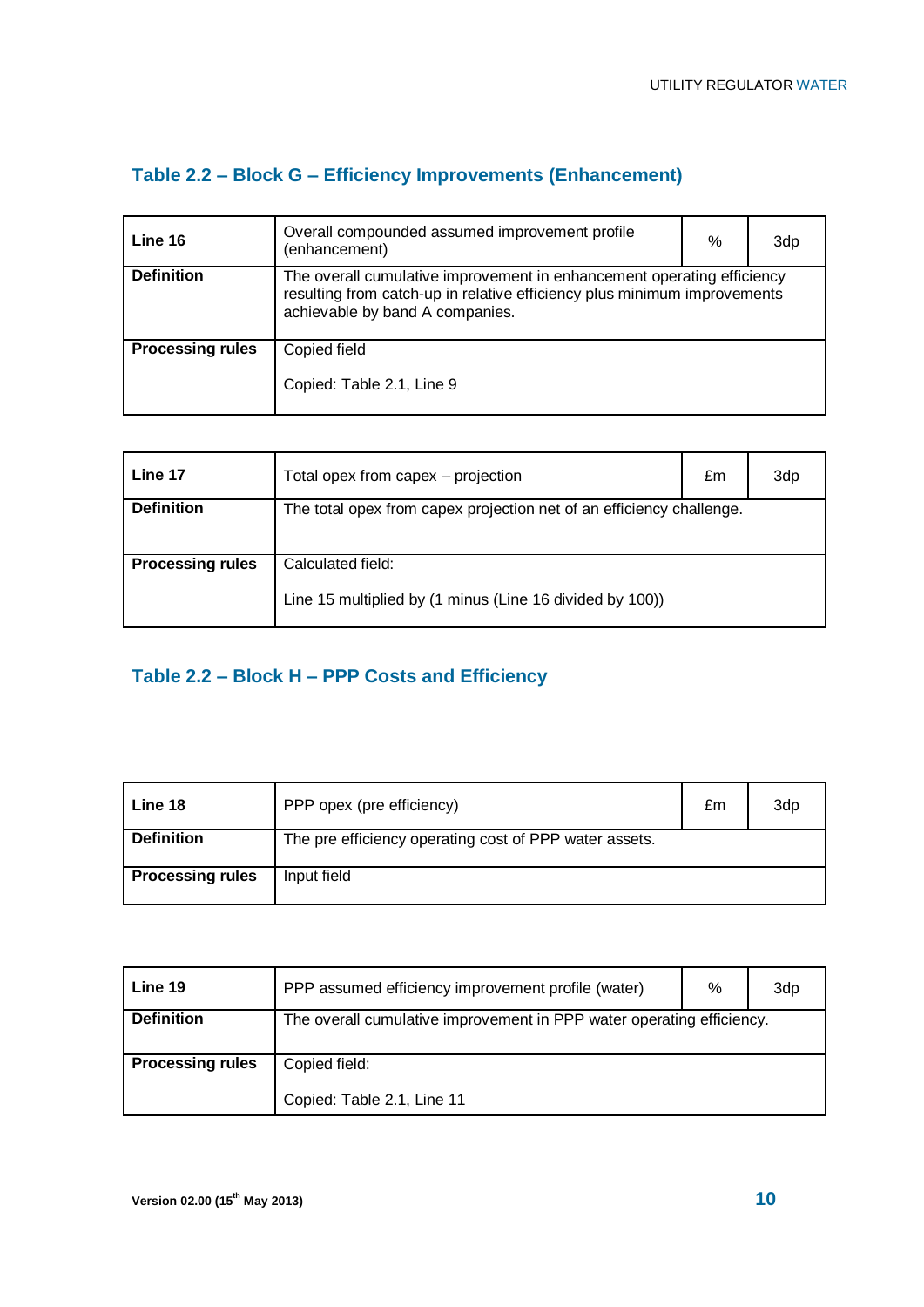| Line 20                 | PPP opex (post efficiency)                                                                                                                                            | £m | 3dp |
|-------------------------|-----------------------------------------------------------------------------------------------------------------------------------------------------------------------|----|-----|
| <b>Definition</b>       | The PPP opex projection net of efficiencies. This line, along with the<br>corresponding line in table 2.3 should align with Tab A5, Line 3 of the<br>financial model. |    |     |
| <b>Processing rules</b> | Calculated field:<br>Line 18 multiplied by (1 minus (Line 19 divided by 100))                                                                                         |    |     |

| Line 21                 | PPP performance deductions                                                                                           | £m | 3d <sub>p</sub> |
|-------------------------|----------------------------------------------------------------------------------------------------------------------|----|-----------------|
| <b>Definition</b>       | Performance deductions (negative values) to payments specified in the<br>relevant PPP contract for the Alpha scheme. |    |                 |
| <b>Processing rules</b> | Input field                                                                                                          |    |                 |

| Line 22                 | PPP atypical adjustments                                                                                                                                                                                  | £m | 3dp |
|-------------------------|-----------------------------------------------------------------------------------------------------------------------------------------------------------------------------------------------------------|----|-----|
| <b>Definition</b>       | PPP expenditure (positive) or savings (negative) arising from exceptional<br>events outside standard contract payment terms and conditions, not included<br>in the unitary charge payments or deductions. |    |     |
| <b>Processing rules</b> | Input field                                                                                                                                                                                               |    |     |

| Line 23                 | PPP interest payment                                                                                                                                                                                 | £m | 3dp |
|-------------------------|------------------------------------------------------------------------------------------------------------------------------------------------------------------------------------------------------|----|-----|
| <b>Definition</b>       | The PPP interest payments on water assets. This line, along with the<br>corresponding line in table 2.3 should align with Tab A5, Line 8a of the<br>financial model (after adjusting for inflation). |    |     |
| <b>Processing rules</b> | Input field                                                                                                                                                                                          |    |     |

| Line 24                 | PPP capital repayments                                                                                                                                                                                 | £m | 3dp |
|-------------------------|--------------------------------------------------------------------------------------------------------------------------------------------------------------------------------------------------------|----|-----|
| <b>Definition</b>       | The PPP capital repayments on water assets. This line, along with the<br>corresponding line in table 2.3 should align with Tab A5, Line 21a of the<br>financial model (after adjusting for inflation). |    |     |
| <b>Processing rules</b> | Input field                                                                                                                                                                                            |    |     |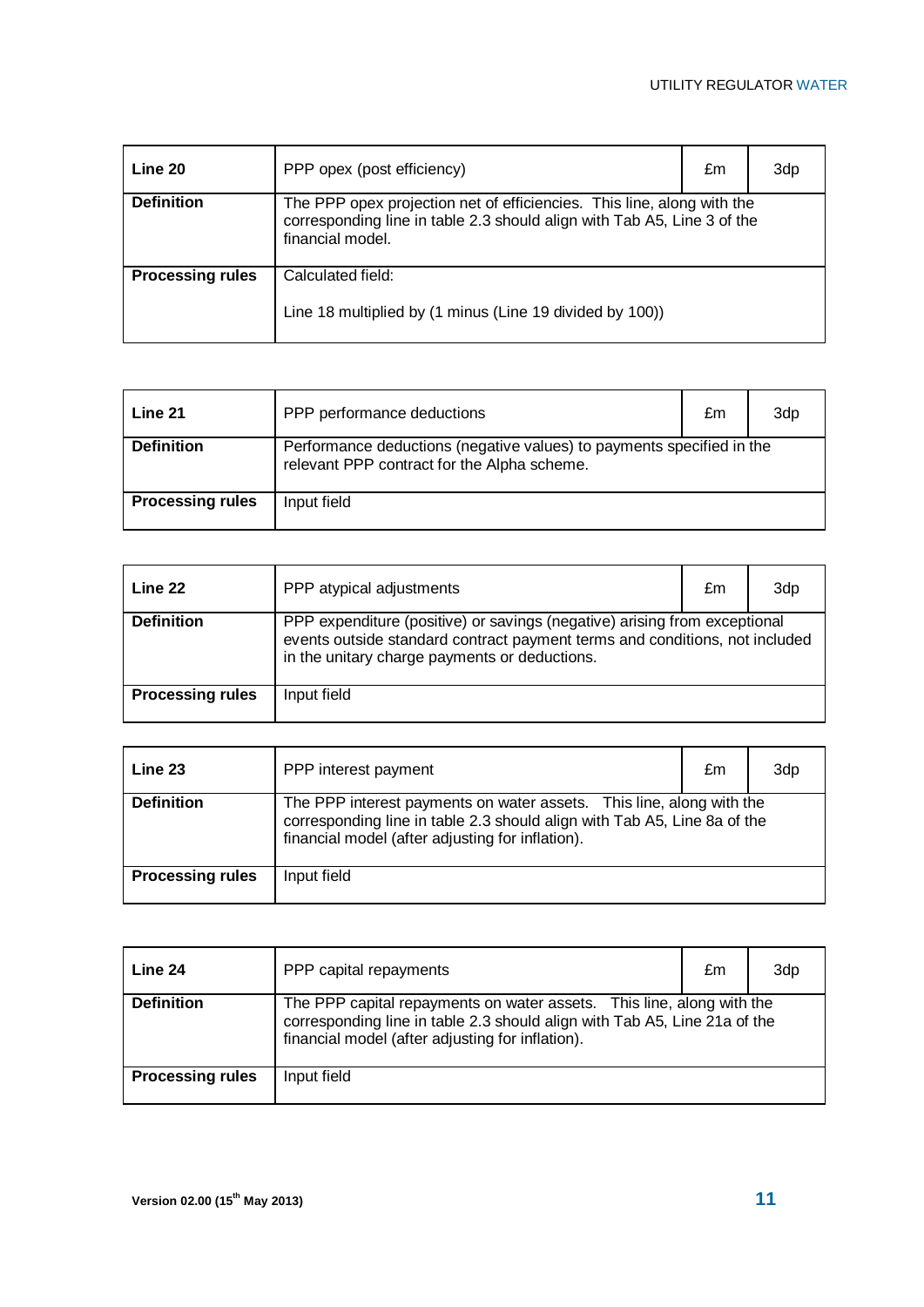| Line 25                 | Total PPP costs                                         | £m | 3dp |
|-------------------------|---------------------------------------------------------|----|-----|
| <b>Definition</b>       | Total unitary charge for PPP water assets               |    |     |
| <b>Processing rules</b> | Calculated field:<br>Sum of Lines 20, 21, 22, 23 and 24 |    |     |

## **Table 2.2 – Block I – Totals**

| Line 26                 | Total water operating expenditure projection                                                                     | £m | 3dp |
|-------------------------|------------------------------------------------------------------------------------------------------------------|----|-----|
| <b>Definition</b>       | The total water operating expenditure projections including all PPP charges.<br>The figure is net of efficiency. |    |     |
| <b>Processing rules</b> | Calculated field:<br>Sum of Lines 7, 10, 17 and 25                                                               |    |     |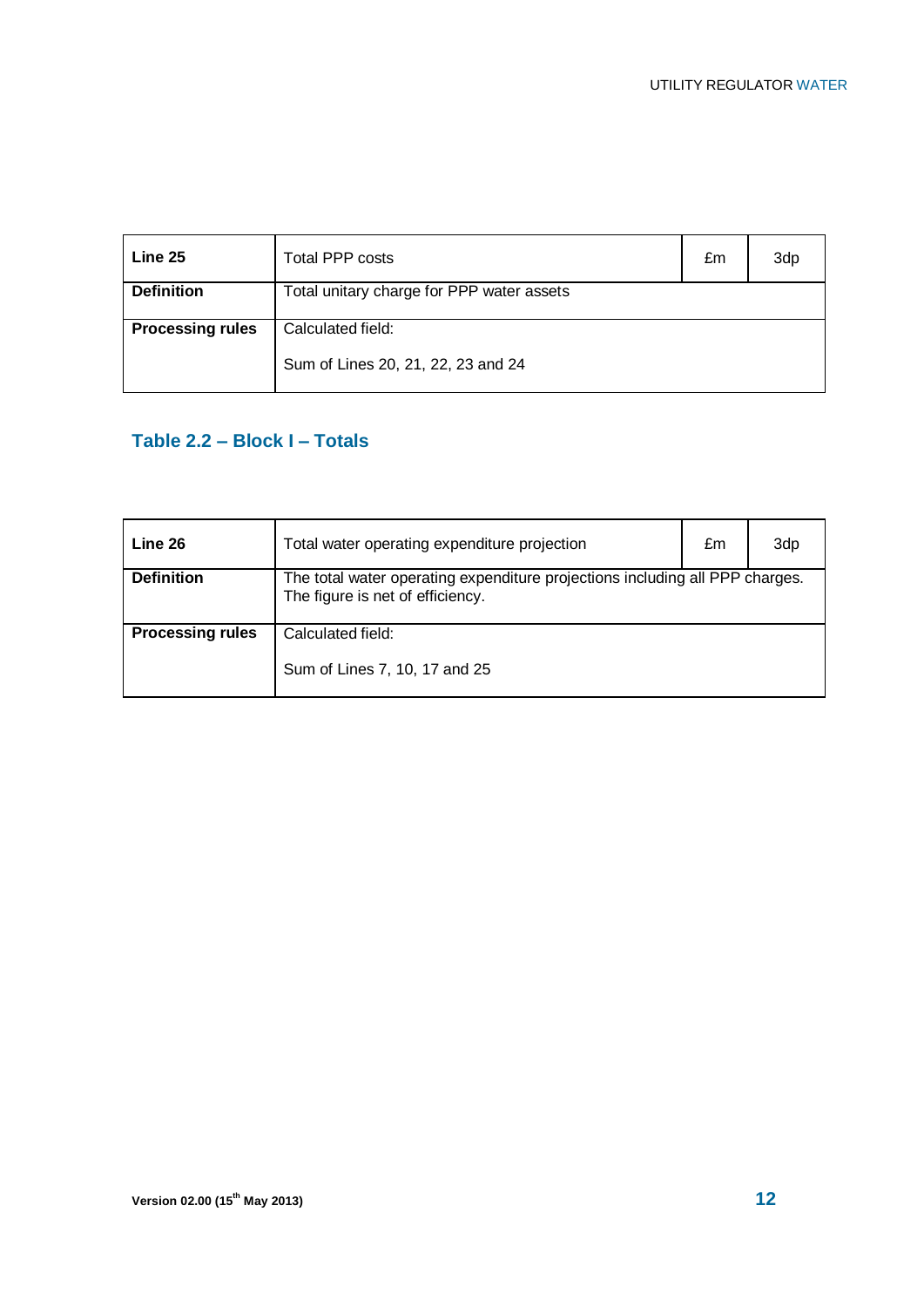## **Table 2.3 – Sewerage Service Operating Expenditure Projections**

#### **Table 2.3 – Block A – Base Year (2012-13) Actuals**

| Line 1                  | Sewerage operating expenditure in 2012-13                                                                   | £m | 3dp |
|-------------------------|-------------------------------------------------------------------------------------------------------------|----|-----|
| <b>Definition</b>       | The company's actual total sewerage service operating expenditure for the<br>regulated business in 2012-13. |    |     |
| <b>Processing rules</b> | Input field: Should align with AIR T22 L21 (less PPP expenditure)                                           |    |     |

#### **Table 2.3 – Block B – Adjustments to the Base Year**

| Line 2                  | Net adjustments to actuals                                                                                                                                                                                                                                                                                                                                                 | £m | 3dp |
|-------------------------|----------------------------------------------------------------------------------------------------------------------------------------------------------------------------------------------------------------------------------------------------------------------------------------------------------------------------------------------------------------------------|----|-----|
| <b>Definition</b>       | Company's assessment of the net adjustment to actual operating<br>expenditure that is needed to reflect normal ongoing expenditure for the<br>water service, for example a negative adjustment for a short term pension<br>holiday and a positive adjustment for restructuring provisions, etc. The<br>adjustment removes exceptional and atypical expenditure in 2012-13. |    |     |
| <b>Processing rules</b> | Input field                                                                                                                                                                                                                                                                                                                                                                |    |     |

| Line 3                  | Adjusted base year                                                                                      | £m | 3dp |
|-------------------------|---------------------------------------------------------------------------------------------------------|----|-----|
| <b>Definition</b>       | Normal ongoing operating expenditure for 2012-13, after adjusting for<br>atypical and exceptional items |    |     |
| <b>Processing rules</b> | Calculated field - Line 1 minus Line 2                                                                  |    |     |

#### **Table 2.3 – Block C – Adjustments to Post PC10 Projections – Additional Opex**

| Line 4a, 4b, etc        | Additional opex                                                                                                                                                                                                                                                         | £m | 3dp |
|-------------------------|-------------------------------------------------------------------------------------------------------------------------------------------------------------------------------------------------------------------------------------------------------------------------|----|-----|
| <b>Definition</b>       | Company's assessment of adjustments to normal ongoing base service<br>provision operating expenditure to cater for changed situations (for example<br>a known future charge from Northern Ireland Environment Agency). Exclude<br>adjustments for improving efficiency. |    |     |
| <b>Processing rules</b> | Input field                                                                                                                                                                                                                                                             |    |     |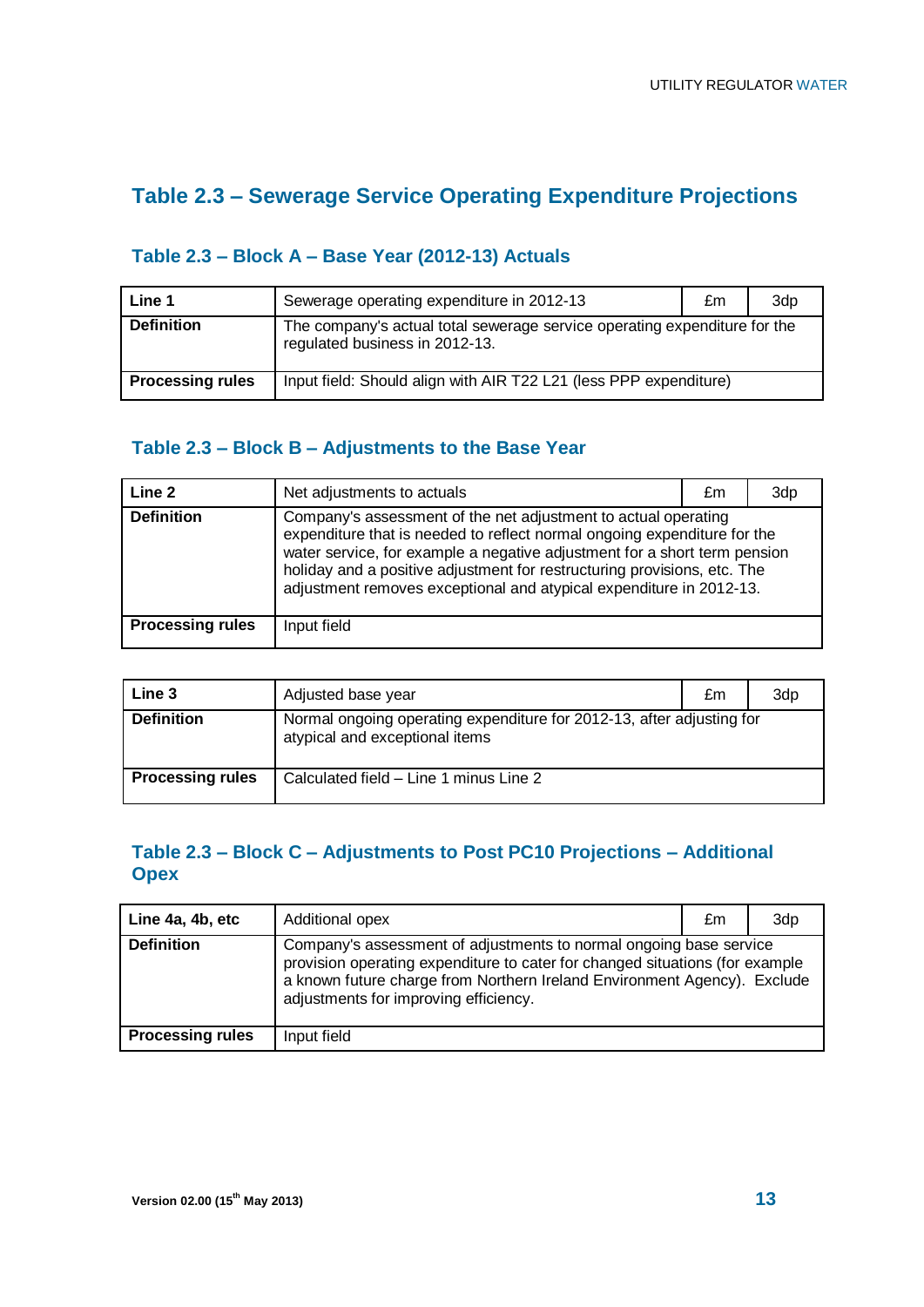| Line 5                  | Total base opex                                                                                                                                                                                    | £m | 3dp |
|-------------------------|----------------------------------------------------------------------------------------------------------------------------------------------------------------------------------------------------|----|-----|
| <b>Definition</b>       | Projected total base operating expenditure after adjustment for exceptional<br>and atypical items in the base year 2012-13 and for changes in<br>circumstances affecting base service expenditure. |    |     |
| <b>Processing rules</b> | Calculated field:<br>Line 3 plus (Line 4a to Line 4)                                                                                                                                               |    |     |

## **Table 2.3 – Block D – Efficiency Improvements (Base)**

| Line 6                  | Overall compounded efficiency profile (base)                                                                                             | % | 3dp |
|-------------------------|------------------------------------------------------------------------------------------------------------------------------------------|---|-----|
| <b>Definition</b>       | The overall cumulative improvement in base operating efficiency resulting<br>from catch-up in relative efficiency plus "frontier" shift. |   |     |
| <b>Processing rules</b> | Copied field:<br>Copied from Table 2.1, Line 4                                                                                           |   |     |

| Line 7                  | Base opex expenditure projection                                            | £m | 3dp |
|-------------------------|-----------------------------------------------------------------------------|----|-----|
| <b>Definition</b>       | Company's assessment of base opex after efficiency challenge.               |    |     |
| <b>Processing rules</b> | Calculated field:<br>Line 5 multiplied by (1 minus (Line 6 divided by 100)) |    |     |
|                         |                                                                             |    |     |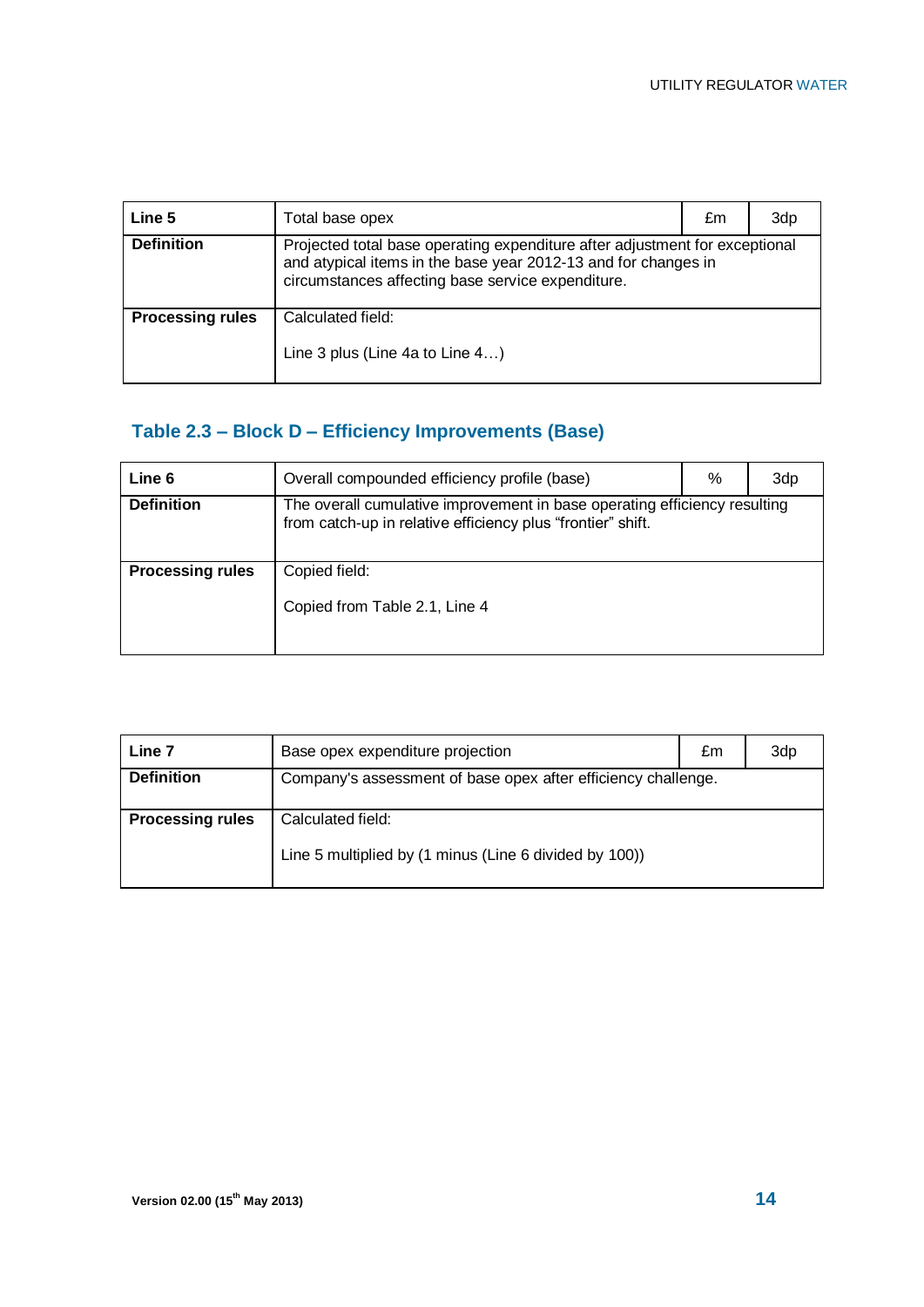#### **Table 2.3 – Block E – Transformation Costs**

| Line 8                  | Business improvement programme                                                                        | £m | 3dp |
|-------------------------|-------------------------------------------------------------------------------------------------------|----|-----|
| <b>Definition</b>       | Expenditure associated with efficiency schemes and other transformation /<br>reorganisation projects. |    |     |
| <b>Processing rules</b> | Input field                                                                                           |    |     |

| Line 9                  | Voluntary early retirement / voluntary severance                                                                                             | £m | 3dp |
|-------------------------|----------------------------------------------------------------------------------------------------------------------------------------------|----|-----|
| <b>Definition</b>       | Expenditure on staff costs associated with the reorganisation projects known<br>as voluntary early retirement / voluntary severance schemes. |    |     |
| <b>Processing rules</b> | Input field                                                                                                                                  |    |     |

| Line 9a                 | Net adjustments to actuals                                                                                                                                                                                                                                                                       | £m | 3dp |
|-------------------------|--------------------------------------------------------------------------------------------------------------------------------------------------------------------------------------------------------------------------------------------------------------------------------------------------|----|-----|
| <b>Definition</b>       | Company's assessment of the net adjustment to actual operating expenditure<br>that is needed to reflect normal ongoing expenditure for the sewage service,<br>for example a negative adjustment for a short term pension holiday and a<br>positive adjustment for restructuring provisions, etc. |    |     |
| <b>Processing rules</b> | Input field: Should only be completed for the base year.<br>Net adjustments in this line along with BIP and VER costs should equal the<br>Line 2 adjustments.                                                                                                                                    |    |     |

| Line 10                 | Total transformation costs                   | £m | 3dp |
|-------------------------|----------------------------------------------|----|-----|
| <b>Definition</b>       | The overall costs of transformation projects |    |     |
| <b>Processing rules</b> | Calculated field:                            |    |     |
|                         | Sum of Lines 8 and Line 9                    |    |     |
|                         | Sum of Line 8, 9 and 9a for 2012-13          |    |     |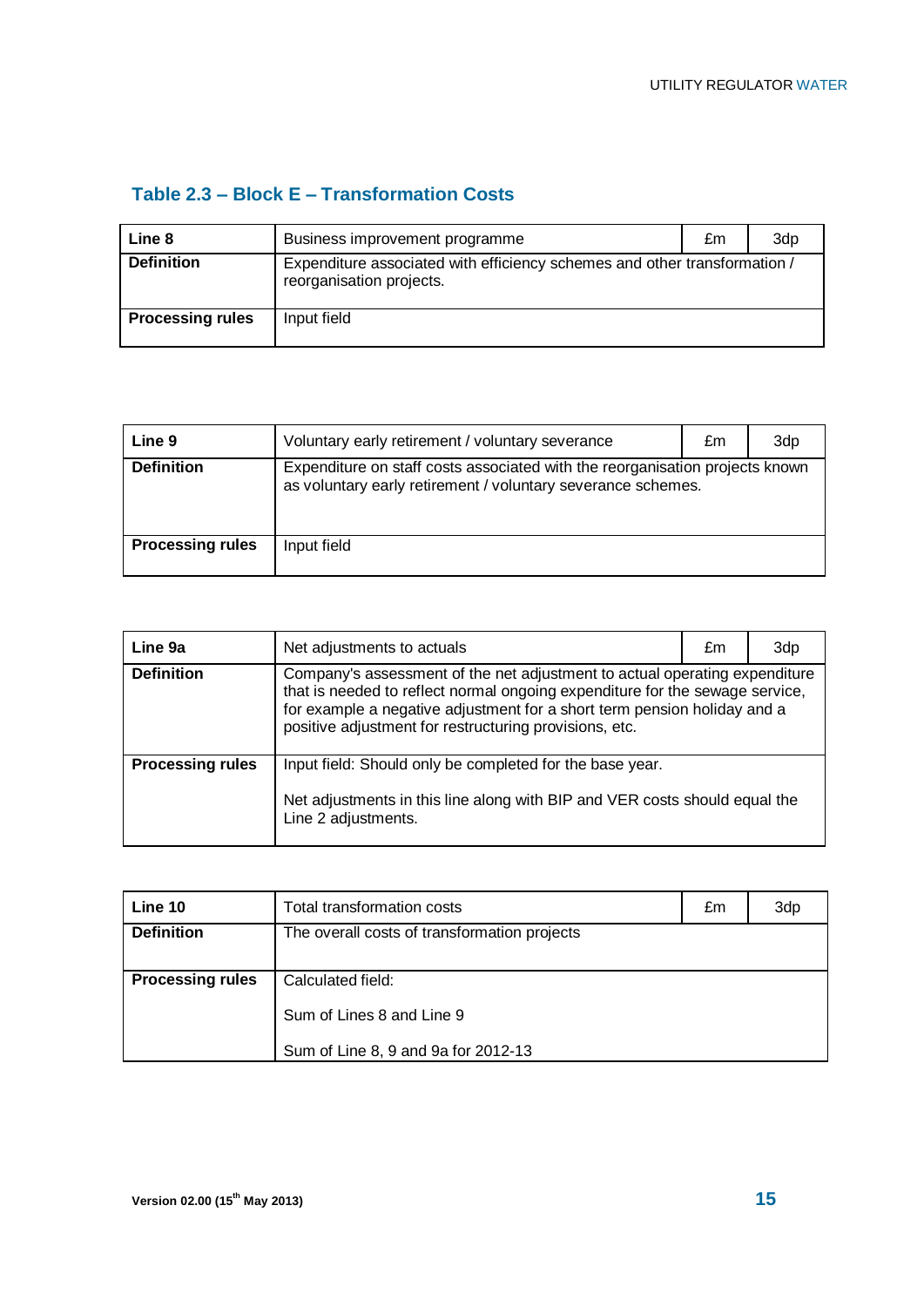# **Table 2.3 – Block F – Opex from Capex**

| Line 11                 | Quality enhancement opex - pre efficiency                                                                                                                                                                                                                   | £m | 3dp |
|-------------------------|-------------------------------------------------------------------------------------------------------------------------------------------------------------------------------------------------------------------------------------------------------------|----|-----|
| <b>Definition</b>       | Projected additional operating expenditure to deliver the PC15 sewerage<br>service quality enhancement programme. This comprises all the additional<br>quality expenditure for completion of the PC15 programme and other legally<br>required enhancements. |    |     |
| <b>Processing rules</b> | Input field                                                                                                                                                                                                                                                 |    |     |

| Line 12                 | ESL customer service opex – pre efficiency                                             | £m | 3dp |
|-------------------------|----------------------------------------------------------------------------------------|----|-----|
| <b>Definition</b>       | Additional ESL operating expenditure associated with proposed service<br>enhancements. |    |     |
| <b>Processing rules</b> | Input field                                                                            |    |     |

| Line 13                 | Supply/demand balance opex - pre efficiency                                                                                                                                                         | £m | 3dp |
|-------------------------|-----------------------------------------------------------------------------------------------------------------------------------------------------------------------------------------------------|----|-----|
| <b>Definition</b>       | Projected additional operating expenditure, associated with the provision of<br>sewerage services for new customers and to accommodate increased use of<br>sewerage services by existing customers. |    |     |
| <b>Processing rules</b> | Input field                                                                                                                                                                                         |    |     |

| Line 14                 | Total opex from capex – pre efficiency                                        | £m | 3dp |
|-------------------------|-------------------------------------------------------------------------------|----|-----|
| <b>Definition</b>       | The total opex resulting from capital expenditure throughout the PC15 period. |    |     |
| <b>Processing rules</b> | Calculated field:<br>Sum of Lines 11, 12 and 13                               |    |     |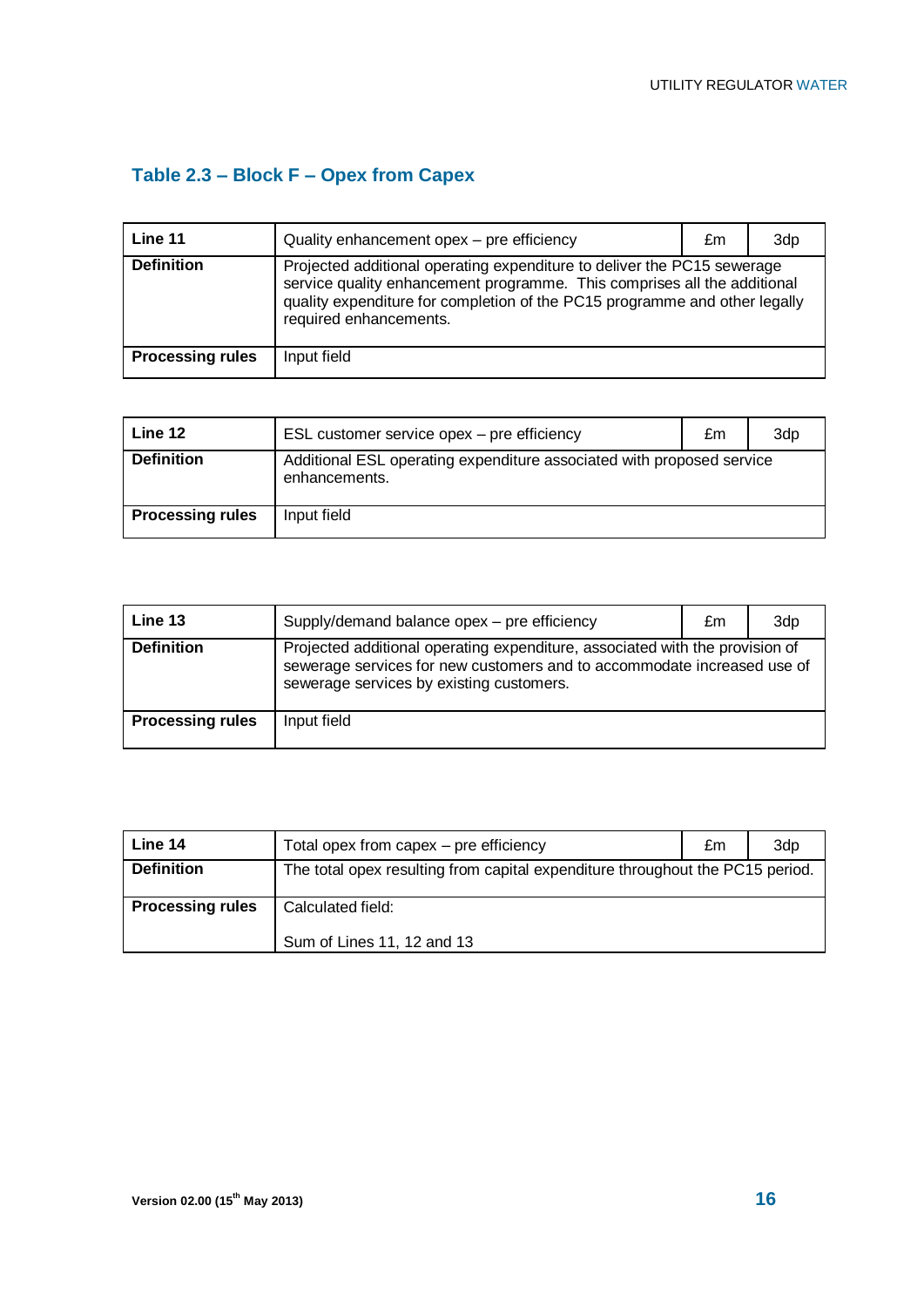## **Table 2.3 – Block G – Efficiency Improvements (Enhancement)**

| Line 15                 | Overall compounded assumed improvement profile<br>(enhancement)                                                                                                                       | % | 3dp |
|-------------------------|---------------------------------------------------------------------------------------------------------------------------------------------------------------------------------------|---|-----|
| <b>Definition</b>       | The overall cumulative improvement in enhancement operating efficiency<br>resulting from catch-up in relative efficiency plus minimum improvements<br>achievable by band A companies. |   |     |
| <b>Processing rules</b> | Copied field                                                                                                                                                                          |   |     |
|                         | Copied: Table 2.1, Line 9                                                                                                                                                             |   |     |

| Line 16                 | Total opex from capex - projection                                   | £m | 3dp |
|-------------------------|----------------------------------------------------------------------|----|-----|
| <b>Definition</b>       | The total opex from capex projection net of an efficiency challenge. |    |     |
|                         |                                                                      |    |     |
| <b>Processing rules</b> | Calculated field:                                                    |    |     |
|                         | Line 14 multiplied by (1 minus (Line15 divided by 100))              |    |     |

#### **Table 2.3 – Block H – PPP Costs and Efficiency**

| Line 17                 | PPP opex (pre efficiency)                                         | £m | 3dp |
|-------------------------|-------------------------------------------------------------------|----|-----|
| <b>Definition</b>       | The pre efficiency operating cost of PPP sewerage service assets. |    |     |
| <b>Processing rules</b> | Input field                                                       |    |     |

| Line 18                 | PPP assumed efficiency improvement profile (sewerage)                    | % | 3dp |
|-------------------------|--------------------------------------------------------------------------|---|-----|
| <b>Definition</b>       | The overall cumulative improvement in PPP sewerage operating efficiency. |   |     |
| <b>Processing rules</b> | Copied field:<br>Copied: Table 2.1, Line 13                              |   |     |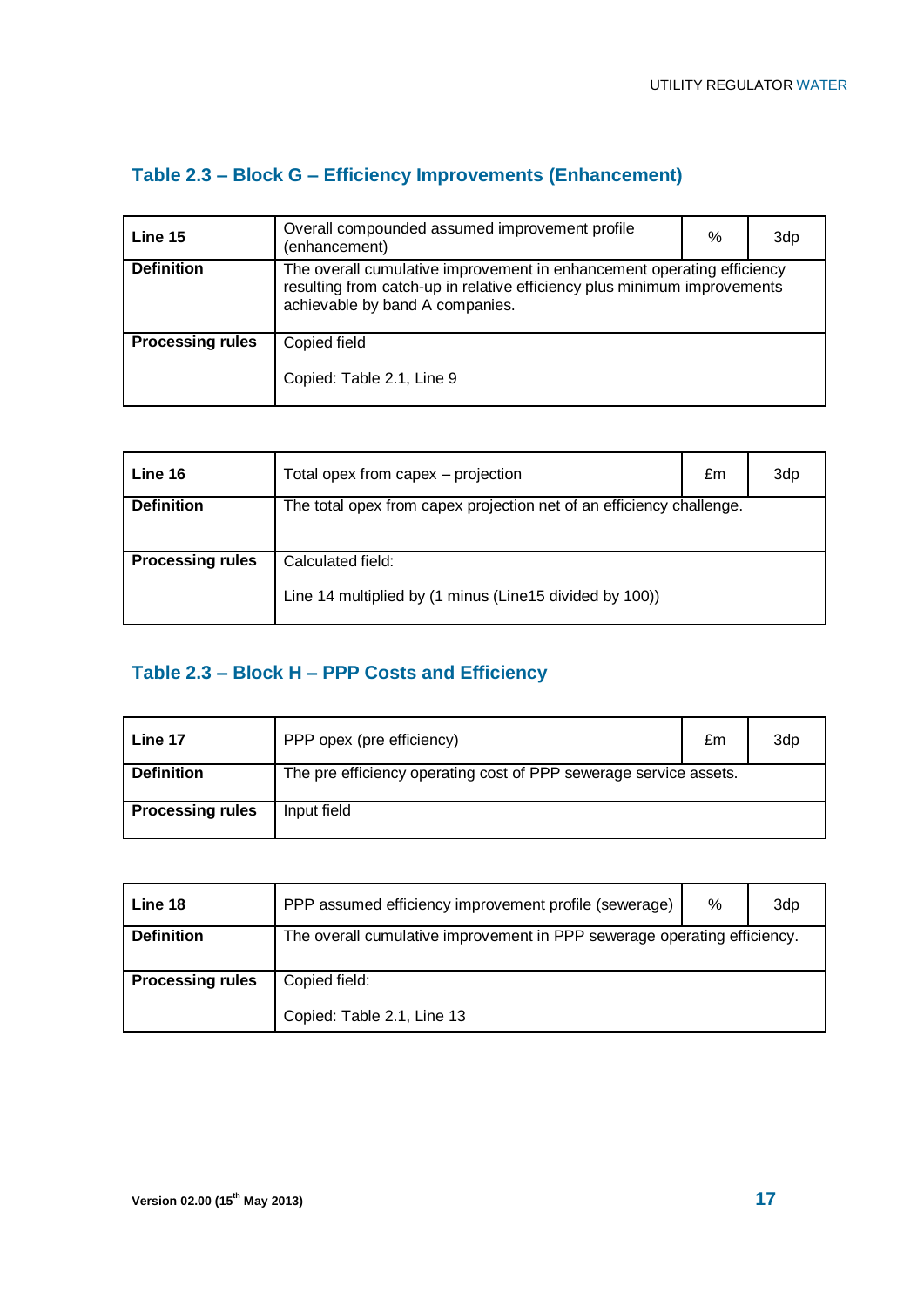| Line 19                 | PPP opex (post efficiency)                                                                                                                                            | £m | 3dp |
|-------------------------|-----------------------------------------------------------------------------------------------------------------------------------------------------------------------|----|-----|
| <b>Definition</b>       | The PPP opex projection net of efficiencies. This line, along with the<br>corresponding line in table 2.2 should align with Tab A5, Line 3 of the<br>financial model. |    |     |
| <b>Processing rules</b> | Calculated field:<br>Line 17 multiplied by (1 minus (Line 18 divided by 100))                                                                                         |    |     |

| Line 20                 | PPP performance deductions                                                                                                         | £m | 3dp |
|-------------------------|------------------------------------------------------------------------------------------------------------------------------------|----|-----|
| <b>Definition</b>       | Performance deductions (negative values) to payments specified in the<br>relevant PPP contract for the Omega and Kinnegar schemes. |    |     |
| <b>Processing rules</b> | Input field                                                                                                                        |    |     |

| Line 21                 | PPP atypical adjustments                                                                                                                                                                                  | £m | 3dp |
|-------------------------|-----------------------------------------------------------------------------------------------------------------------------------------------------------------------------------------------------------|----|-----|
| <b>Definition</b>       | PPP expenditure (positive) or savings (negative) arising from exceptional<br>events outside standard contract payment terms and conditions, not included<br>in the unitary charge payments or deductions. |    |     |
| <b>Processing rules</b> | Input field                                                                                                                                                                                               |    |     |

| Line 22                 | PPP interest payment                                                                                                                                                                                            | £m | 3dp |
|-------------------------|-----------------------------------------------------------------------------------------------------------------------------------------------------------------------------------------------------------------|----|-----|
| <b>Definition</b>       | The PPP interest payments on sewerage service assets. This line, along<br>with the corresponding line in table 2.2 should align with Tab A5, Line 8a of<br>the financial model (after adjusting for inflation). |    |     |
| <b>Processing rules</b> | Input field                                                                                                                                                                                                     |    |     |

| Line 23                 | PPP capital repayments                                                                                                                                                                                            | £m | 3dp |
|-------------------------|-------------------------------------------------------------------------------------------------------------------------------------------------------------------------------------------------------------------|----|-----|
| <b>Definition</b>       | The PPP capital repayments on sewerage service assets. This line, along<br>with the corresponding line in table 2.2 should align with Tab A5, Line 21a of<br>the financial model (after adjusting for inflation). |    |     |
| <b>Processing rules</b> | Input field                                                                                                                                                                                                       |    |     |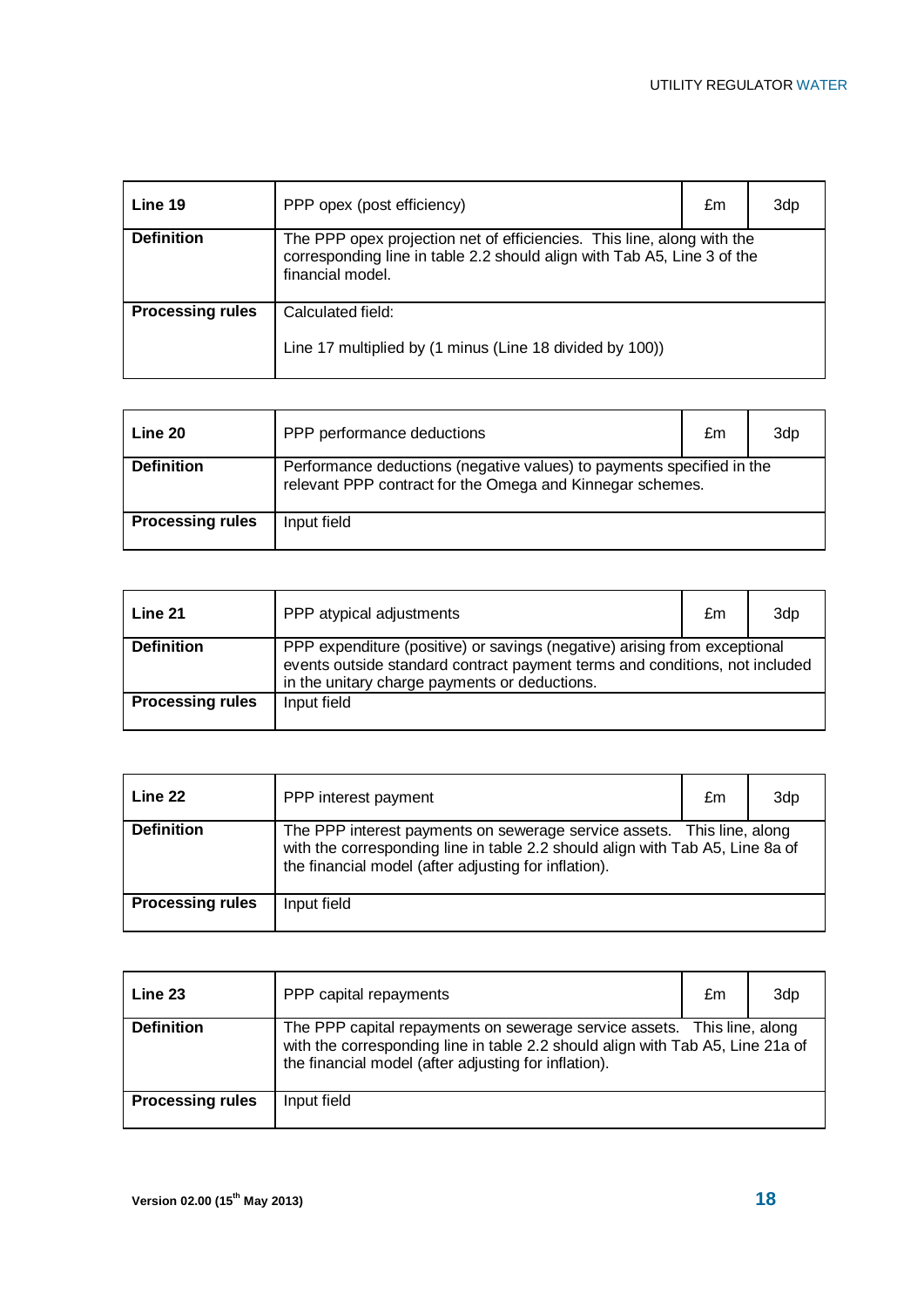| Line 24                 | Total PPP costs                                         | £m | 3dp |
|-------------------------|---------------------------------------------------------|----|-----|
| <b>Definition</b>       | Total unitary charge for PPP sewerage assets            |    |     |
| <b>Processing rules</b> | Calculated field:<br>Sum of Lines 19, 20, 21, 22 and 23 |    |     |

### **Table 2.3 – Block I – Totals**

| Line 25                 | Total sewerage operating expenditure projection                                                                     | £m | 3dp |
|-------------------------|---------------------------------------------------------------------------------------------------------------------|----|-----|
| <b>Definition</b>       | The total sewerage operating expenditure projections including all PPP<br>charges. The figure is net of efficiency. |    |     |
| <b>Processing rules</b> | Calculated field:<br>Sum of Lines 7, 10, 16 and 24                                                                  |    |     |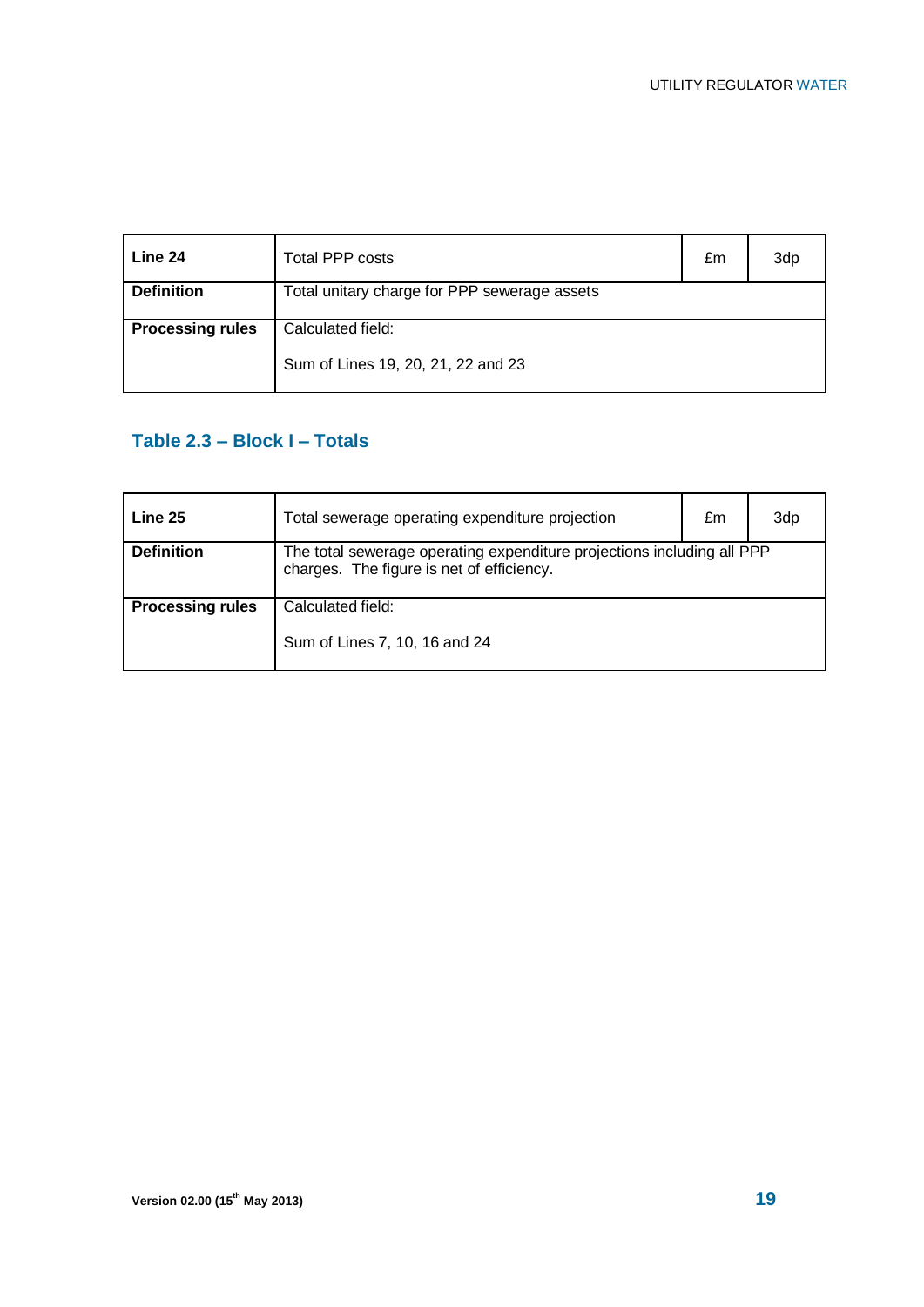# **Table 2.4 – Total Operating Expenditure Projections**

# **Table 2.4 – Block A – Total Opex Projections**

| Line 1                  | Base opex                                                         | £m | 3dp |
|-------------------------|-------------------------------------------------------------------|----|-----|
| <b>Definition</b>       | Total base opex for water and sewerage net of efficiencies.       |    |     |
| <b>Processing rules</b> | Calculated field:<br>Sum of Table 2.2 Line 7 and Table 2.3 Line 7 |    |     |

| Line 2                  | Transformation costs                                                | £m | 3dp |
|-------------------------|---------------------------------------------------------------------|----|-----|
| <b>Definition</b>       | The overall cost of transformation projects.                        |    |     |
| <b>Processing rules</b> | Calculated field:<br>Sum of Table 2.2 Line 10 and Table 2.3 Line 10 |    |     |

| Line 3                  | Opex from capex                                                   | £m | 3dp |
|-------------------------|-------------------------------------------------------------------|----|-----|
| <b>Definition</b>       | Total opex from capex for water and sewerage net of efficiencies. |    |     |
|                         |                                                                   |    |     |
| <b>Processing rules</b> | Calculated field:                                                 |    |     |
|                         | Sum of Table 2.2 Line 17 and Table 2.3 Line 16                    |    |     |

| Line 4                  | PPP costs                                                           | £m | 3dr |
|-------------------------|---------------------------------------------------------------------|----|-----|
| <b>Definition</b>       | Total PPP unitary charge for water and sewerage assets.             |    |     |
| <b>Processing rules</b> | Calculated field:<br>Sum of Table 2.2 Line 25 and Table 2.3 Line 24 |    |     |